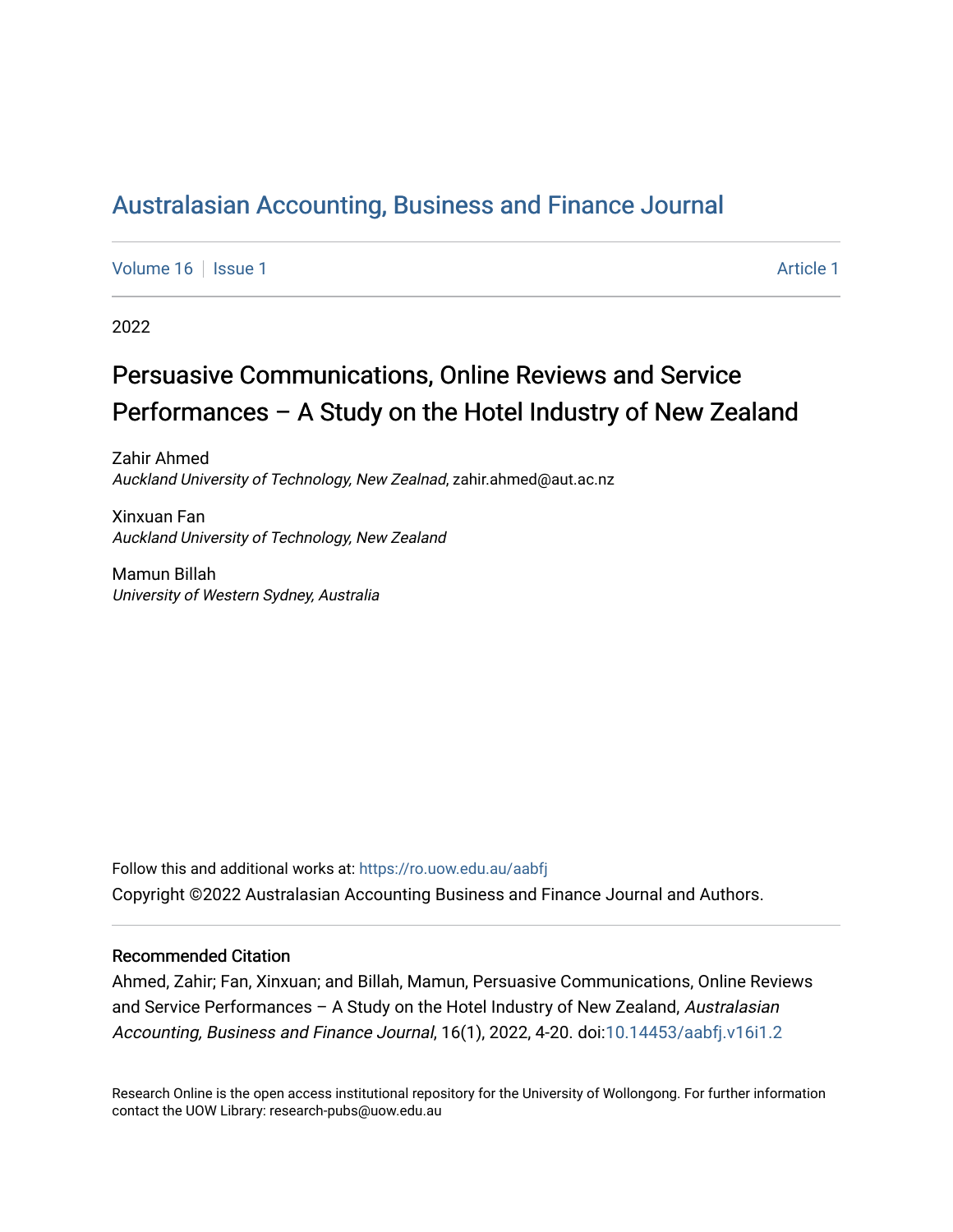# Persuasive Communications, Online Reviews and Service Performances – A Study on the Hotel Industry of New Zealand

# **Abstract**

This study examines the relationship between external service quality and hotel performance in New Zealand. Utilising samples consisting of 719 customer reviews from 53 hotels operating under five large hotel chains in major New Zealand tourist cities, it explores how persuasive communication can be linked with the credibility and trustworthiness of online customer feedback and affect the performance of the hotel industry. The SERVQUAL model along with the persuasive communication theory ethos (credibility), logos (reason), and pathos (emotion) are used to measure customer perceptions of the service they receive from top hotel chains, assess the linkage between service performance and profitability, and make suggestions for future research. Customer feedback and ratings from the *Trivago* website were analysed using a content analysis approach to identify key factors important to customers. This study identifies eleven attributes that are essential to customers as well as to the industry in the service sector, namely, location, rooms, service, cleanliness, value for money, comfort, facilities, buildings, food, WIFI, and parking. The study suggests that there is a significant mediator effect of customer service quality on the interconnected relationship between customer loyalty and hotel performance. The finding provides important information for hotel retail chains that need to promote customer service quality as a vital practice for attracting new customers, as well as for retaining existing customers.

#### Keywords

Service performances, persuasion, persuasive communication, customer satisfaction, SERVQUAL, value relevance.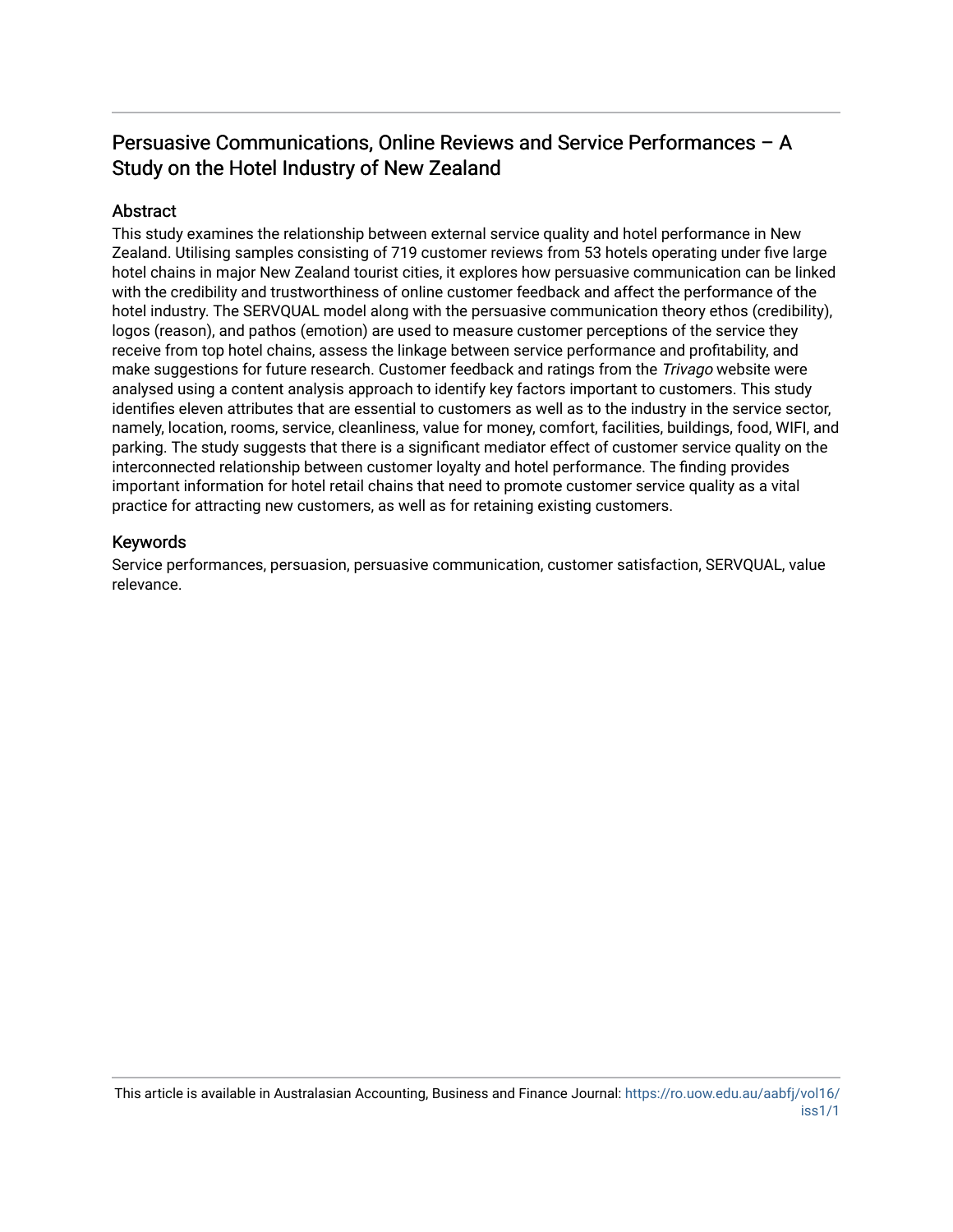

# **Persuasive Communications, Online Reviews and Service Performances - A Study on the Hotel Industry of New Zealand**

# **Zahir Ahmed1, Xinxuan Fan2 & Mamun Billah3**

#### **Abstract**

This study examines the relationship between external service quality and hotel performance in New Zealand. Utilising samples consisting of 719 customer reviews from 53 hotels operating under five large hotel chains in major New Zealand tourist cities, it explores how persuasive communication can be linked with the credibility and trustworthiness of online customer feedback and affect the performance of the hotel industry. The SERVQUAL model along with the persuasive communication theory ethos (credibility), logos (reason), and pathos (emotion) are used to measure customer perceptions of the service they receive from top hotel chains, assess the linkage between service performance and profitability, and make suggestions for future research. Customer feedback and ratings from the Trivago website were analysed using a content analysis approach to identify key factors important to customers. This study identifies eleven attributes that are essential to customers as well as to the industry in the service sector, namely, location, rooms, service, cleanliness, value for money, comfort, facilities, buildings, food, WIFI, and parking. The study suggests that there is a significant mediator effect of customer service quality on the interconnected relationship between customer loyalty and hotel performance. The finding provides important information for hotel retail chains that need to promote customer service quality as a vital practice for attracting new customers, as well as for retaining existing customers. Keywords Service performances, persuasion, persuasive communication, customer satisfaction, SERVQUAL, value relevance.

### *JEL classification:* M40

*Keywords:* Service performances, persuasion, persuasive communication, customer satisfaction, SERVQUAL, value relevance.

<sup>&</sup>lt;sup>1</sup> Auckland University of Technology, New Zealand, zahir.ahmed@aut.ac.nz

<sup>&</sup>lt;sup>2</sup> Auckland University of Technology, New Zealand

<sup>&</sup>lt;sup>3</sup> University of Western Sydney, Australia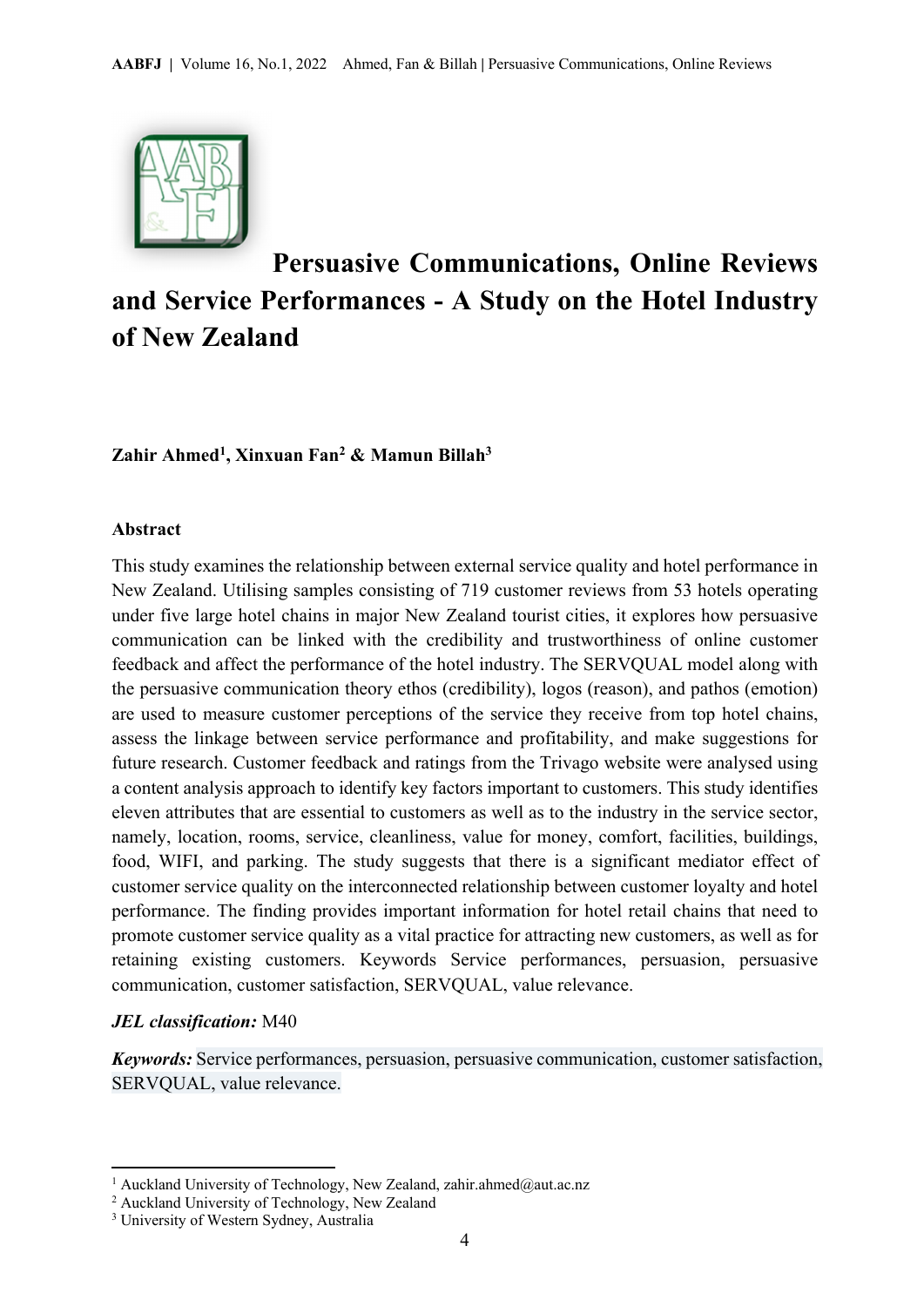# **1. Background**

Consumers play an important role in obtaining their desired combination of attributes, in terms of the price and quality of the products and services they wish to purchase (Ogden, 1997). Social media provide consumers with a platform for interactivity that leads to consumer empowerment by providing the ability to make consumer voices heard (Duan et al., 2016; Prabowo et al., 2018). Social media has received much attention in recent years (Gu and Ye, 2014; Prabowo et al., 2018; Reimer and Benkenstein, 2016; Duan et al., 2016; He et al., 2017). Consumers spend an average of 22% of online time on social media sites, and their purchase decisions are heavily influenced as a result (see Gu and Ye, 2014). Vinod and Sharma (2021) advise that organisations need to focus on customers' safety and well-being, as these are correlated positively with service performances. Sumarto et al. (2020) suggest that the government, tourism industry, higher education institutions, media, society, and the environment need to work together to improve the quality of tourism management. Given its growing influence, businesses take an active role increasingly in online social media (Reimer and Benkenstein, 2016; Sumarto et al., 2020; Xie et al., 2014).

Consumer online reviews provide a source of open and extensive data for generating insights into customer perceptions of companies' service quality, especially in the hotel industry. Such information is not only useful for identifying consumer service preferences, but it may also be useful for predicting companies' financial performance (Rust et al., 1995). Through online reviews, customers express their opinion about a variety of products and services. It is argued that online review has an important impact on individuals' decision-making processes (Yao et al., 2009). Customers prefer to read peer-generated opinions posted online, which facilitate their decision-making. Research shows that online consumer reviews may be more accurate than traditional surveys since their main contributors are expert consumers (Öğüt and Taş, 2012; Xie et al., 2014). Using online consumer reviews to provide reliable information on consumer feedback on service quality, companies could realize large savings and timely information (Yao et al., 2009). Whereas a growing body of studies has shown that the influence of user reviews is important for different products, consumer-generated reviews of travel and hospitality services have been found to be a particularly critical information resource for travellers (Choi and Chu, 2000; Lee and Cheng, 2018). The rapid growth of hotel room bookings through online booking systems has produced many online reviews. O'Connor (2010) suggested that hotels must embrace social networks and user-generated content in order to monitor reviews and manage online reputations, as faceless reviewers are rapidly becoming the travel opinion leaders of the electronic age.

The growing use of online social media, however, brings challenges to hotel service providers. Although positive customer comments are encouraging, negative comments are often more influential than positive ones (Chevalier and Mayzlin, 2006). Customers with strong negative views are more motivated to post their opinions on online social media, than are customers with average views (Yao et al., 2009). Moreover, customers increasingly express their dissatisfaction by posting negative comments on online social media without interacting with management. However, the public nature of the online recovery effort requires the service providers to consider, not only how their responses influence the complaining customers, but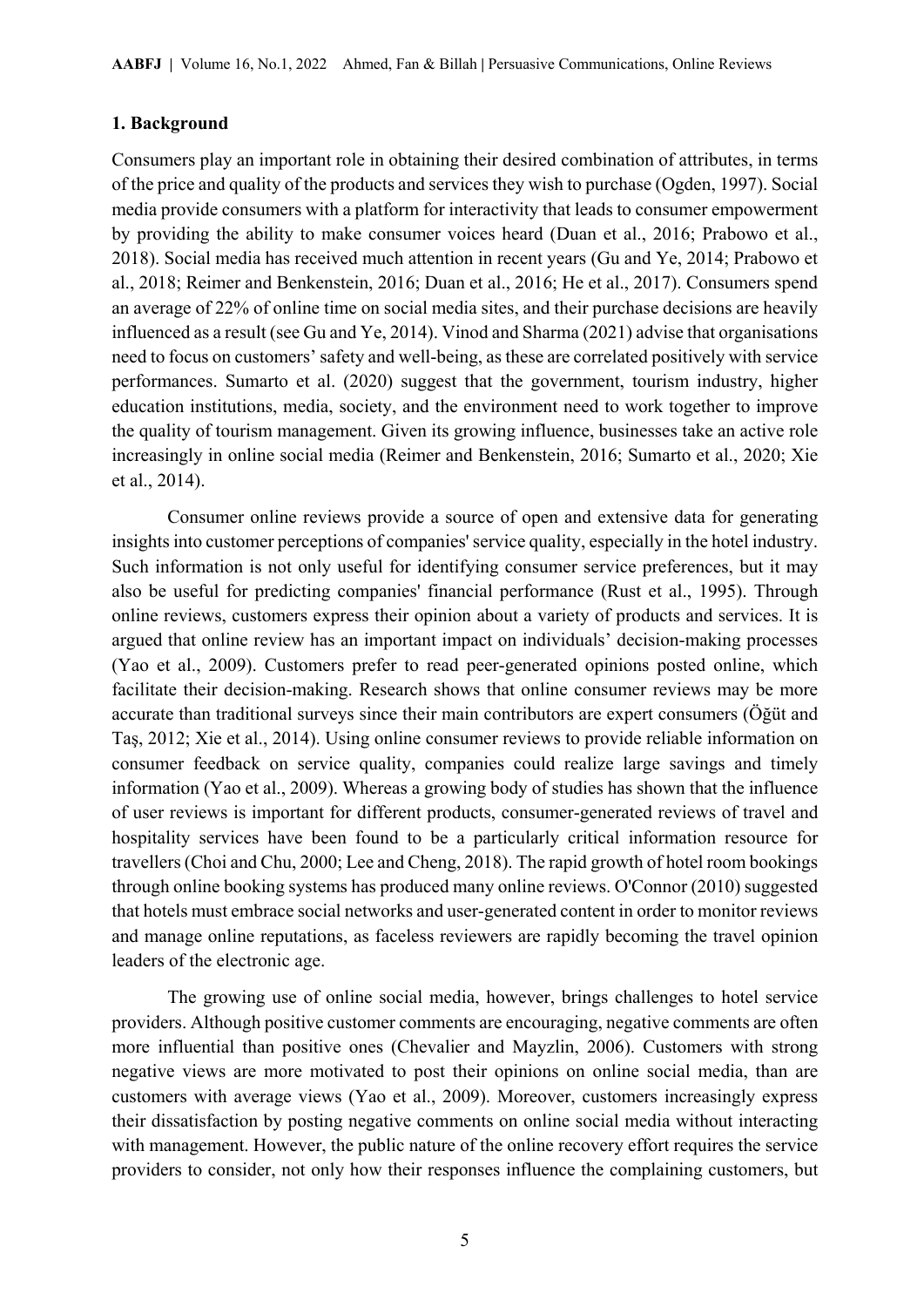also how they influence customers who observe both complaints and management responses (Hu et al., 2012).

The existing literature suggests that higher customer satisfaction improves financial performance by increasing the loyalty of existing customers, reducing price elasticities, lowering marketing costs through positive word-of-mouth advertising, reducing transaction costs, and enhancing firm reputation(Anderson, 1998; Chevalier and Mayzlin, 2006; Dellarocas, 2003; Liu and Lee, 2016). However, achieving higher customer satisfaction is not without cost. Ittner and Larcker (1998) argue that increasing customer loyalty and satisfaction requires additional cost. Furthermore, Anderson et al. (2004) found positive contemporaneous associations between customer satisfaction and return on investment in Swedish manufacturing firms, but weaker or negative associations in service firms. Mixed evidence also exists on the extent to which customer satisfaction measures provide value-relevant information beyond that contained in current accounting statements. In summary, prior empirical studies provide mixed evidence on the relationship between customer satisfaction indexes and financial performance, and no evidence on whether there are diminishing or negative returns for customer satisfaction (Ittner and Larcker, 1998; Reimer and Benkenstein, 2016).

Researchers find that online reviews influence decision-making processes and affect individual performance (Dellarocas, 2003; Reimer and Benkenstein, 2016; Yao et al., 2009). Therefore, assessing the service quality of management accounting (MA) output is essential for the continuous improvement of MA information. The presence of a high-quality MA service satisfies the needs of service users, assures good communication, justifies the costs of MA, promotes improved decision-making, and helps improve organizational performance (Fleischman et al., 2017). To better understand MA service quality, user perception needs to be understandable, timely, relevant, and useful for decision support. These assessments can lead to the design of useful reports that management accountants can use to monitor user satisfaction. Service quality is an antecedent to customer satisfaction (Allan, 2016; Lu et al., 2015) and therefore necessary, if management accountants wish to maintain or improve their standing within the organizations they serve.

Researches also focus on how persuasive online reviews influence the individual decision-making process and behaviour (Lee and Shin, 2014). A well-structured review argument favours decisions more positively than vague arguments, and affects emotions and behavioural intentions (He et al., 2017). Review quality also interacts with review usefulness and increases behavioural intention. The effectiveness of the review mediates the effect of regulatory mode orientation and the effect of cognitive personalization on behavioural intention. A positively balanced set – where most reviews are positive, increases behavioural intention (Kwon et al., 2015; Reimer and Benkenstein, 2016). On the other hand, when the reviews are negatively expressed, individuals perceive a lower information overload because they ignore some information and focus on the negative reviews. As a result, the intention changes in the direction implied by the message (Kwon et al., 2015). A high level of customer loyalty has been linked to firms' positive profitability (Liang, 2008; Heskett et al., 1994). When firms retain their customers and build new relationships, they have more organisational capability to meet customer needs and preferences. This newly built relationship affects purchasing behaviours positively and retains customers committed to repurchasing.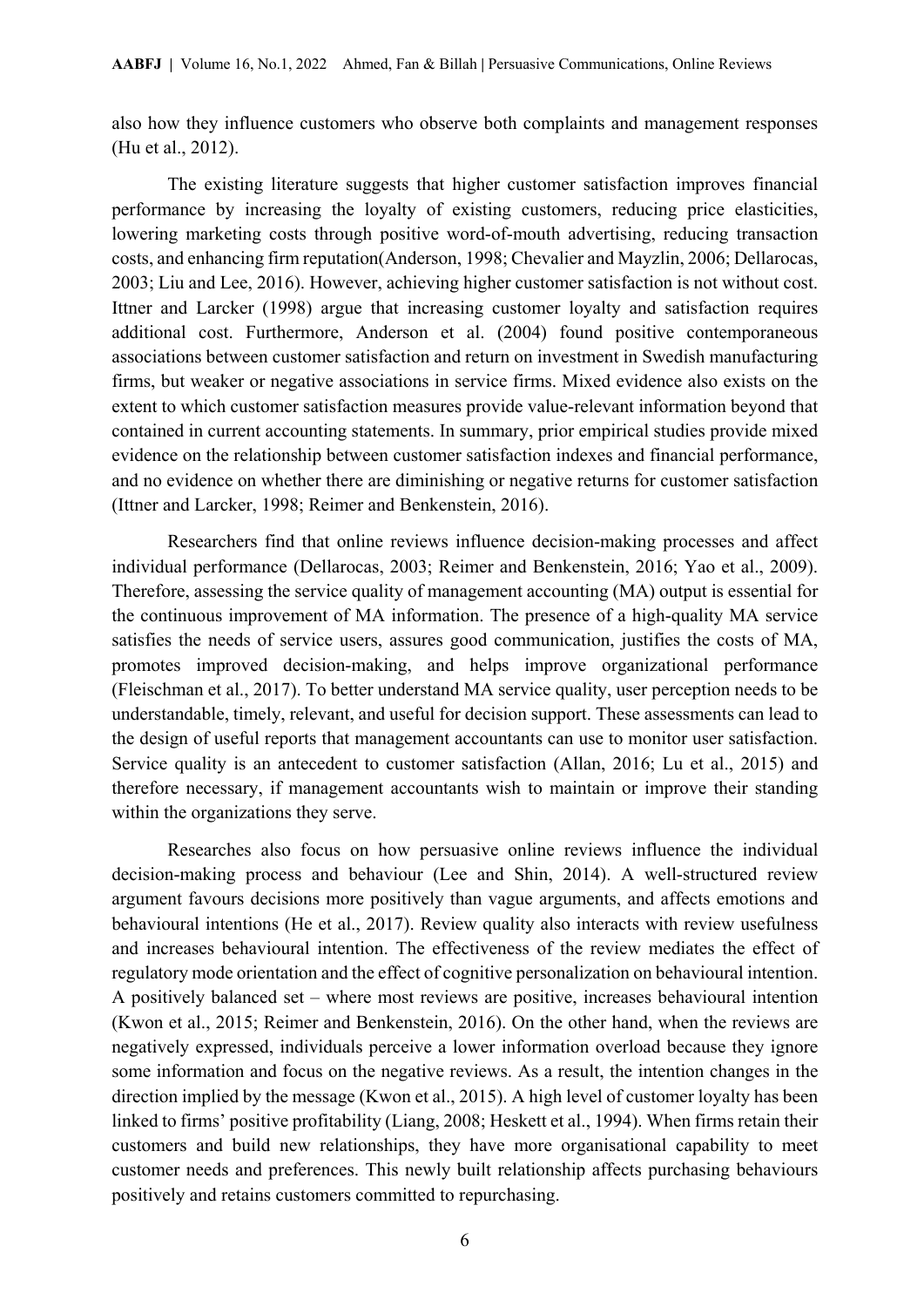There has been substantial growth in the tourism industry in New Zealand since 2000. The number increased from 2.40 million international visitors in 2005 to 3.50 million at the year-end, 2016 (MBIE, 2017). The average growth rate was 3.2% per year and grew more rapidly from 2010 to 2016. In 2016, there were 3.5 million international visitors to New Zealand from all over the world. An ongoing growth of 4.9 million is expected by the year-end, 2023 (MBIE, 2017). The hospitality industry is proliferating along with the tourism industry that provides service and goods to travellers worldwide. In the service sector, guests' satisfaction depends strongly on the service quality of hotels (Li et al., 2020; Lu et al., 2015). Service quality also determines the retention and repurchase rate of customers. Thus, improving service quality leads to higher customer satisfaction and repurchase intentions (Anderson et al., 2004). This relationship also exists in the service profit-value chain; good external service helps develop a deep connection with customers and drives revenue and profit growth (Heskett et al., 1994; Li et al., 2020; Lu et al., 2015).

Previously, accommodation options were limited to global hotel chains, such as Marriott, Hilton, Starwood, Intercontinental and similar hotel chains. Now, people can choose budget Inns, backpackers, bed and breakfast, motels and even Airbnb. This much stronger competition has led to a change in the traditional hotel industry, and resulted in more focus on improving customer experience and hotel profitability. In a service-profit-value chain, external service quality is essential for enhancing customer satisfaction, increasing customer loyalty and, eventually, growth in revenue and profitability (Heskett et al., 1994). External customer satisfaction depends on five dimensions according to the SERVQUAL model: reliability, assurance, tangibles, empathy, and responsiveness (Parasuraman et al., 1988). Thus, a better external service quality gives hotels competitive advantages in gaining market share and expanding their business map. External service quality is also, potentially, a way of word-ofmouth marketing, serving high-quality customers (Liang, 2008; Mohsin and Lockyer, 2010). External service quality in the service-profit chain is proven value-relevant in some service industries like restaurants (Kim, 2014), retail banking (Gelade and Young, 2005), and the mobile industry (Negi, 2009). Furthermore, exceptional external service supports hotel performance in two aspects. One is customer retention and word-of-mouth marketing, which contributes to companies' profitability; the other is lowered hotel expenditure on service and marketing to loyal customers and, thus, cost savings (Anderson, 1998).

This study aims to identify external service value factors to offer unique and valuable services to customers. Thus, it can differentiate itself and gain competitive advantages against others, which is a significant issue for management . The result is expected to have a positive relationship between the factors under measurement and the hotel's profitability and probably implies the hotels to improve their external service to drive their revenue growth. To achieve the objective and goal, three research questions needed to be answered: (a) What external service qualities have been identified as value relevant in hotel chains? and (b) How persuasive these attributes to consumers in making their decisions?

 This study has several theoretical implications. First, it extends our understanding of online review persuasiveness, and offers an improved theoretical framework. According to persuasive communication theory, it is important to put the audience in a specific emotional state, in order to achieve the goal of persuasion. The online review literature focuses on the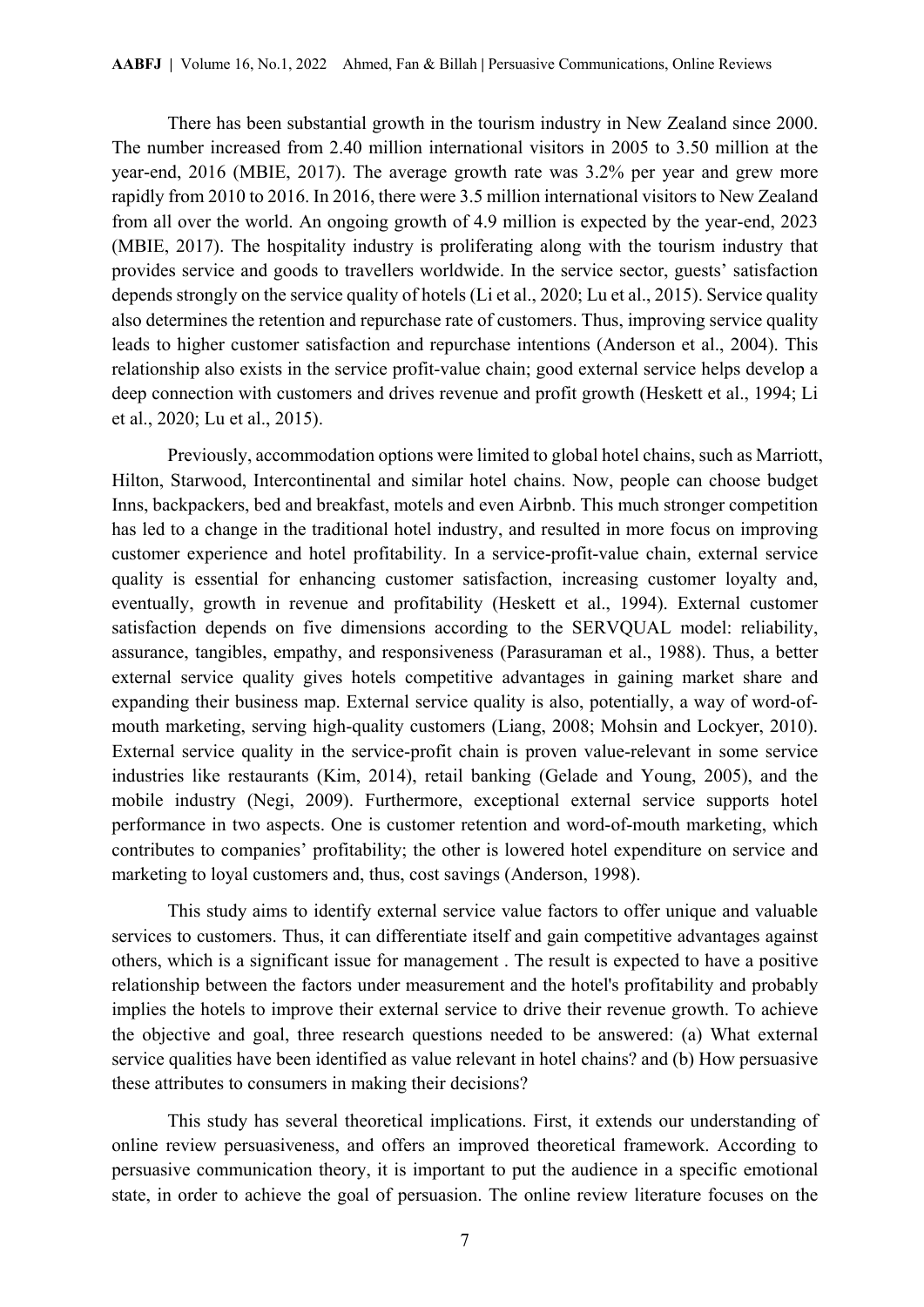characteristics of the reader, understood as an individual who responds to communication. Particular characteristics of the reader change their perception of a message and the way online reviews persuade them. External service value is an important segment of the theory, that enables relevant research. Thus, the theoretical contribution of this study is the integration of these theories to explain the relationship between external service quality and profitability in the hospitality industry in New Zealand. Previous studies have shown that service quality is relevant to profitability. Some of them even research the hotel industry (Mohsin and Lockyer, 2010). However, those papers have been conducted in markets like India, Philippines, Ghana, etc., or have studied specific types of hotel, such as Green hotels and luxury hotels.

The remainder of the paper is structured thus. Section Two discusses the key theoretical concepts. Section Three describes the research methods. Section Four discusses the major findings of the study, and the last section summarises the conclusion and suggests avenues for future research.

#### **2. Theoretical Frameworks**

Persuasion is the process of changing individuals' mental states – attitudes and beliefs (O'Keefe, 2002). Recently, online persuasive communication has evolved significantly and considered an important communication tool (O'Keefe, 2002). The concept of persuasion was introduced by Aristotle as a main objective of rhetoric, by use of which one would employ all possible modes of persuasion to convince others of his/her arguments (Aristotle, 2006). To achieve this goal, one must be aware of the three fundamental elements of persuasion. They are logos or logic, ethos or ethic, and pathos or emotion. *Logos* refers to the logic, words, and strength of the arguments. *Ethos* refers to the personal character, ethics, and credibility of the speaker. *Pathos* is the emotional content of the presentation, and is likely the most important. It is important to put the audience in a certain emotional frame, such that it is emotionally ready to follow the speaker's thoughts and yield to persuasion (Higgins and Walker, 2012).

Aristotle's concept of persuasion can be linked with credibility and trustworthiness as a source of communication (Hovland and Weiss, 1951). It stresses the importance of the ancient ethos and shows that persuasion depends mostly on the messenger. Other researchers highlight the importance of the message receiver and the strength of the message in the process of persuasion. In such cases, the persuasive effect will either increase or decrease, depending on both the level of involvement and the strength of the argument. People who are highly involved in a topic are more focused on the quality of arguments, while those who show lower involvement tend to pay more attention to the number of arguments.

The development of computers and interactive technologies has brought new ways of communication and persuasion. Nowadays, communication is very often supported by technology, and may differ from traditional face-to-face communication. Online technology now acts as an agent of persuasion that may change a person's attitudes or behaviour. Online review is a particular kind of communication, which takes place in virtual reality. Reviewers publish their messages on a website and, in this way, they communicate with other people who read their text. This kind of web-mediated communication is understood as an exchange process of social interaction between firms and customers. McKenna and Bargh (2000) identified four aspects that are important when designing persuasive content online. First, the *greater*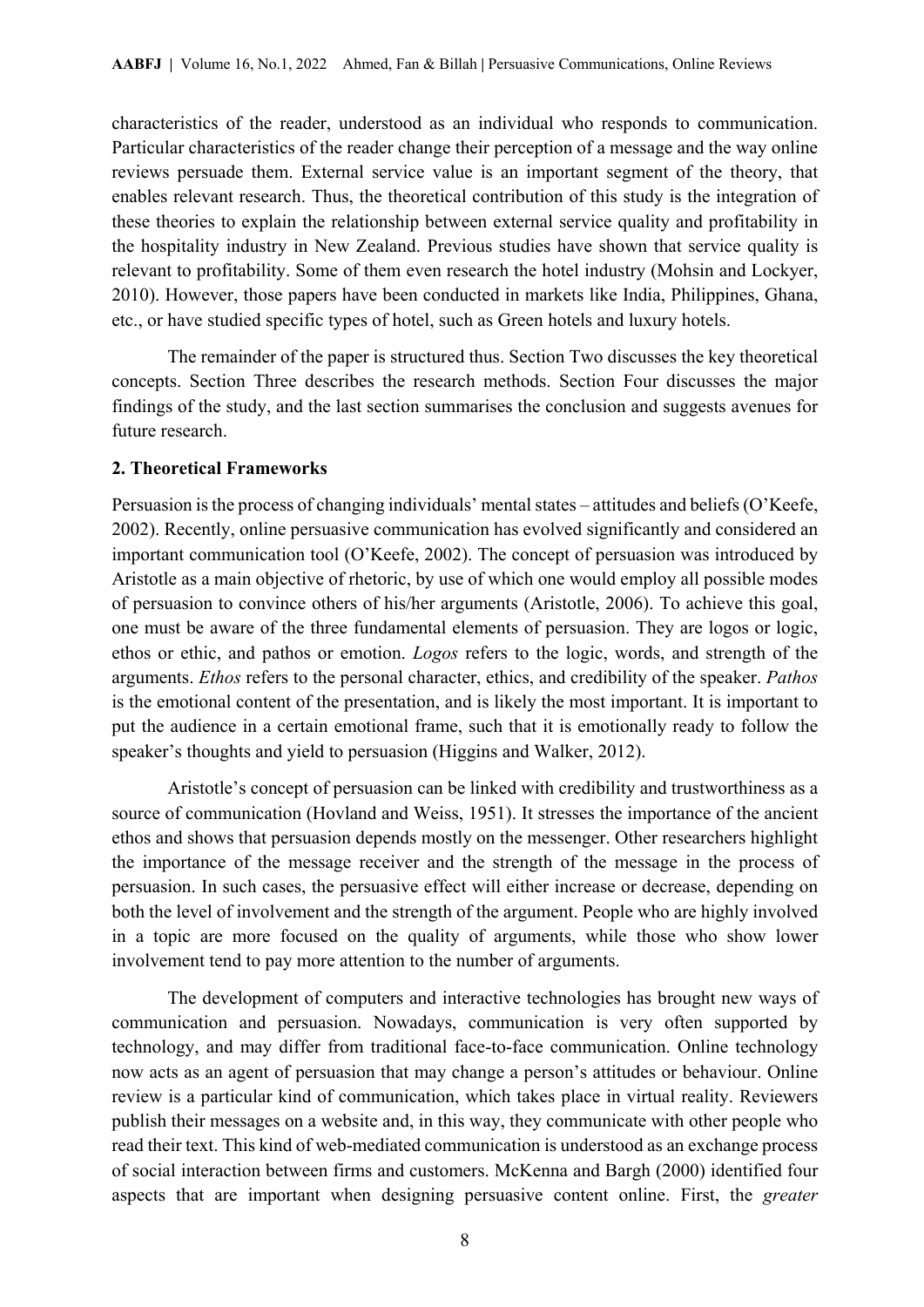*anonymity* on the internet gives an opportunity for individuals to behave in an unusual way so that they can participate in topics not available to them in real life. Second, the *physical appearance* of participants is far less important than in face-to-face communication. Third, *physical distance* is no longer a barrier for interacting with others, so the audience to be persuaded may be wider than in face-to-face communication. Finally, individuals have greater *control over the time and place of interactions*, which means that they, not the agent of persuasion, can decide when they receive the message.

While some others accepted the concept of service quality as the degree to which a service provider meets the needs and expectations of customers (Mauri and Minazzi, 2013; Öğüt and Taş, 2012), or the customer's evaluation of the excellence or superiority of a service (Zeithaml, 1988), it is often defined as the difference between perceived expectations of service and perceived performance (Mohsin and Lockyer, 2010; Oliver et al., 1994). Service quality has also been identified as an important component that affects customer satisfaction directly, influences repurchase behaviour or customer retention, and results in more sustainable development and long-term profitability (Lee and Cheng, 2018; Wilkins et al., 2007).

 As Lee and Cheng (2018) argued, service quality is intangible and, thus, unlike other measurements, it is hard to measure numerically. Liu and Lee (2016) also suggested that value perception depends on what customers have sacrificed on monetary and non-monetary items. Previous studies identified ten dimensions of service quality. They are tangibles, reliability, responsiveness, communication, credibility, security, competence, courtesy, understanding/knowing the customer, and accessibility (Berry et al., 1988). Further studies classified those factors into five dimensions as tangibles, reliability, responsiveness, assurance, and empathy, and developed a SERVQUAL model to measure the service quality (Parasuraman et al., 1988). This model is accepted worldwide as a standard for measuring service quality throughout all industries. Although Berry et al. (1988) suggested that reliability is the most important element, for the hotel industry, Allan (2016) claimed that the most critical measurements could be those of tangibles and reliability, rather than reliability alone. Allan (2016) also found that good services in hotels might lead to customer satisfaction, but will not influence customer retention significantly.

On the contrary, other dimensions such as 'convenience', 'responsiveness' and 'empathy' are very relevant to customer satisfaction for five star hotels (Liang, 2008). Researchers find that customer loyalty drives revenue and business growth (Kim, 2014; Liang, 2008; Wilkins et al., 2007; Yee et al., 2011). Loyalty comes from customer satisfaction but customer satisfaction is determined mainly by the service provided by hotels, which is the external service quality (Heskett et al., 1994). It is also found that high external service quality has a positive relationship with profitability and market share, and a negative relationship with cost (Thompson et al., 1985). This study uses the SERVQUAL model and persuasive communication theory to explore the attributes that are value relevant for the hotel industry.

#### **3. Research Methods**

This study chooses online customer reviews of fifty-nine hotels operating in New Zealand. These hotels are part of five hotel chains: Accor Hotel, Hilton Worldwide, Intercontinental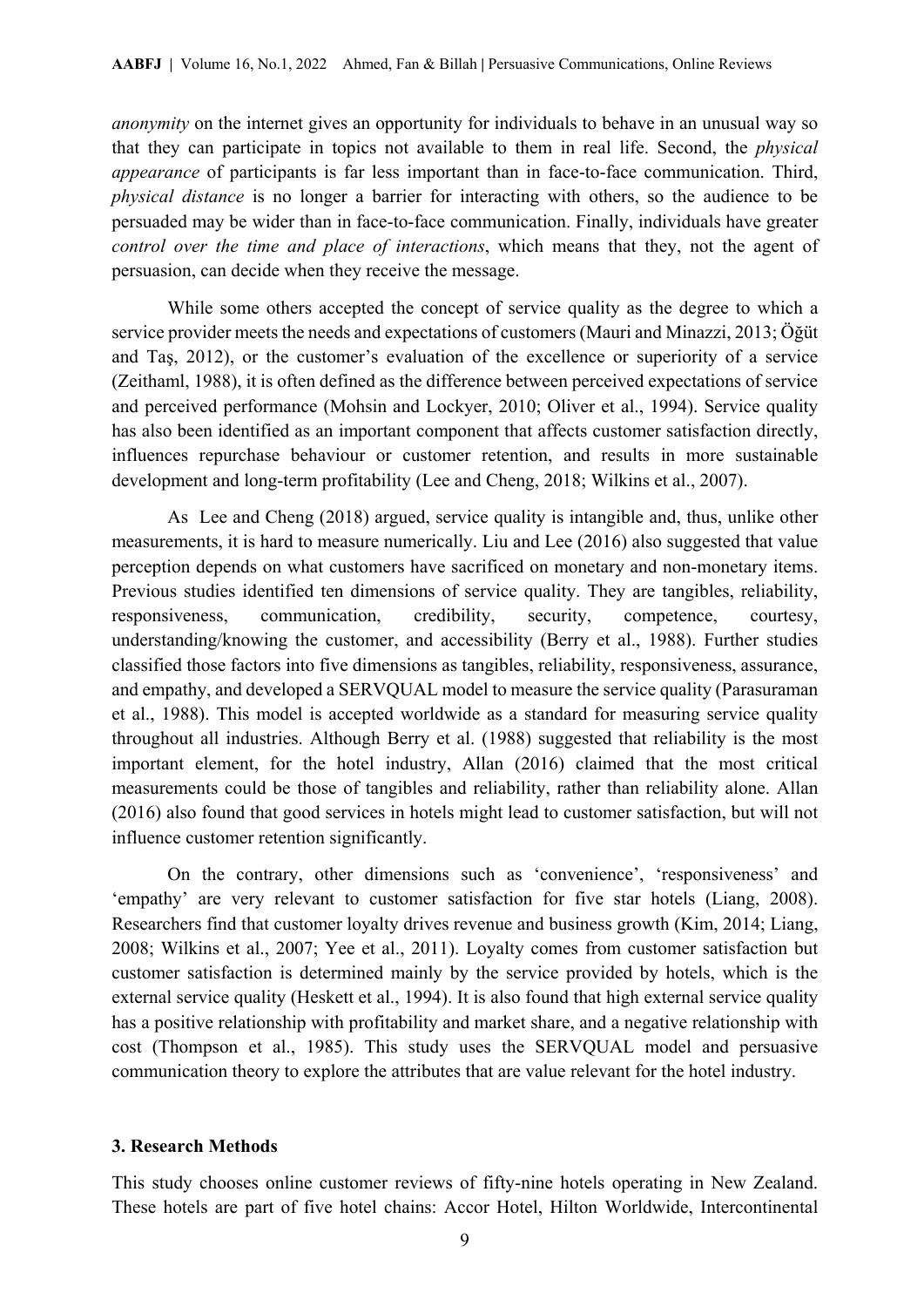Hotels Group, Choice Hotels International Inc. and Millennium Hotels and Resorts. These are globally operated hotel chains that provide hospitality services and have similar hierarchies. There are a total of 63 hotel brands operating in New Zealand, and these five chains cover 35 brands (Hotel Chains in New Zealand): over 55% of the brand population, with 98 hotels being operated by the 5 chains. Among all these 98 hotels, only those that are operated in the five major tourist cities are considered. These five cities are Auckland, Rotorua, Wellington, Christchurch, and Queenstown. These cities have the highest tourist flow and their occupancy rate is also high and stable compared with the other cities (MBIE, 2017). In these five cities, there are fifty-nine hotels in total run by the selected hotel chains. A summary of the sample is shown in Table 1.

| <b>Hotel Chains</b>                      | Auckland       | Wellington   | Rotorua        | <b>Christchurch   Queenstown</b> |                | <b>Total</b> |
|------------------------------------------|----------------|--------------|----------------|----------------------------------|----------------|--------------|
| Accor                                    | 11             | 6            | $\overline{2}$ | $\overline{2}$                   | $\overline{4}$ | 25           |
| Hilton Worldwide                         | $\mathbf{1}$   | $\mathbf{1}$ | $\overline{0}$ | $\mathbf{1}$                     | $\overline{2}$ | 5            |
| Intercontinental<br>Hotels Group         | $\overline{2}$ | 1            | 1              | 1                                | 2              | 7            |
| Choice<br>Hotels<br>International Inc    | 5              | 3            | 1              | 3                                |                | 13           |
| Millennium<br>Hotels<br>and  <br>Resorts | 3              | 1            | $\overline{2}$ | $\theta$                         | 3              | 9            |
| Total                                    | 23             | 12           | 6              | 8                                | 11             | 59           |

*Table 1: Hotels sample size* 

For customer experiences information, we used a hotel booking website Trivago (www.*trivago.co.nz)*. On this website, customers commented about their experiences and rated each hotel. When travellers find and select a hotel deal on Trivago, they are directed to the advertiser of that deal, usually a third-party booking site or hotel website, where they complete the booking process. After guests stay at a property, they are asked to rate it by the booking site through which they made their reservations. All reviews and ratings relating to the property on Trivago are collected from those booking sites and third-party sources. A total 719 comments were collected from 53 available hotels. Initially, 59 hotels were selected; however, during the data collection period, the comments and ratings of four hotels were not available for collection. There were also another two hotels that were not open in the financial year, 2016, or opened in late 2016; thus, 53 were considered for data analysis. Customers rated nine standardised external service attributes, including *Location, Rooms, Service, Cleanliness, Value for money, Comfort, Facilities, Building and Food*. From the data analysis, two more attributes, WIFI and parking, were added, as they were frequently found from the feedback. The total eleven attributes were classified into five dimensions in the SERVQUAL model (Lee and Cheng, 2018). Customers'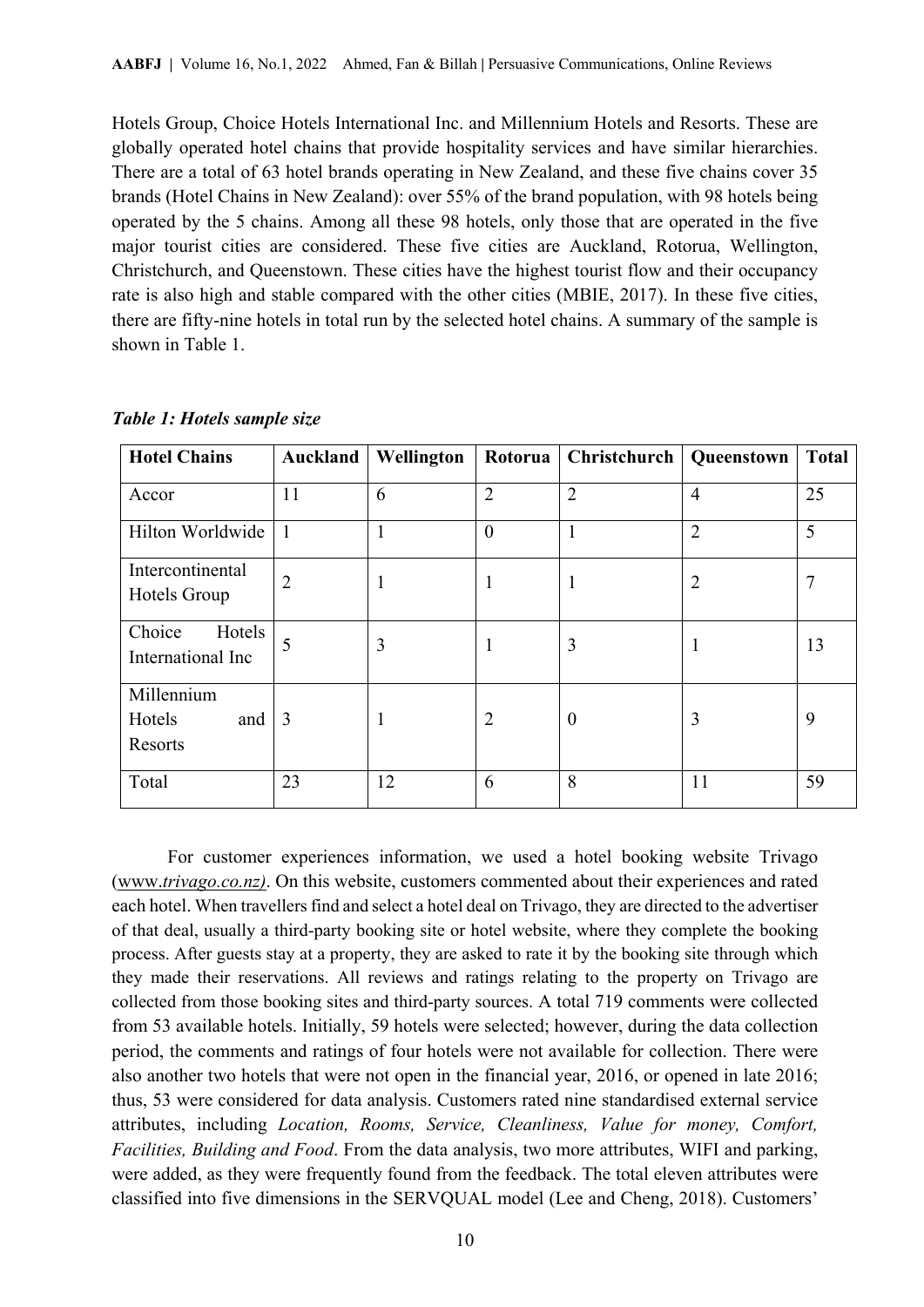comments for each hotel in the year 2016 were collected and used to determine which external service attributes affected customers' perception most. Under each attribute, the number of different attitudes were summed separately to show the customers' attitudes towards the service, and to illustrate how well the hotels did in each aspect and, thus, identifying the hotel's external service quality. To ensure the quality and authenticity of online customer reviews, hotels listed with Trivago allow customers who booked through their website to post only one review for each stay, after a short period of that stay. To encourage customer reviews, hotels email customers a reminder after each stay, and those who submit reviews are eligible to win substantial prizes from the company. This promotion motivates a large number of their customers to post reviews online. For each hotel in our data set, we collected customer review information for each posting, including the name of hotel chain and hotel, location, review contents, review ratings (from 1 to 10), and the management response to the review (if any).

Content analysis was applied to find out what external service qualities had been identified in hotel chains. All the comments collected from the website were analysed and allocated to one or more of the eleven key attributes and/or synonymous terms, and other comments referring to something else specifically were also included in the analysis. The comments on each attribute were marked as either positive (with numeric 1), negative (with -1) and neutral (with 0). This allowed the researchers to identify the attribute(s) mentioned most frequently and, therefore, the most critical in influencing customers' attitude related to essential external service quality.

The study also extends to determining which external service attributes are more valuerelevant. We determined the correlations between customer experiences and financial information, using profitability ratios, such as profit margin, return on assets and return on equity, based on Net profit, revenue, total assets, and shareholders' equity, which is available from the 2016 financial reports of all five hotel groups. The continuum range between -1 and +1 was used to interpret whether the attribute had either a positive or negative correlation with profitability. The same method was adopted to find out if external service quality is valuerelevant by replacing the average attribute ratings with the average overall score for each hotel group. Then hotels that belong to the same hotel group were categorised, scores were averaged for each hotel group, and the mean value for each hotel group was calculated. As financial information for each hotel was not available, the relationship between service quality and financial profitably could be calculated at hotel group level only.

#### **4. Findings**

#### *4.1 Attributes that influencing hotel customers' satisfaction.*

From the content analysis, 11 attributes related to external service quality were identified in the 719 customer comments. The summary of these comments is shown in table 2.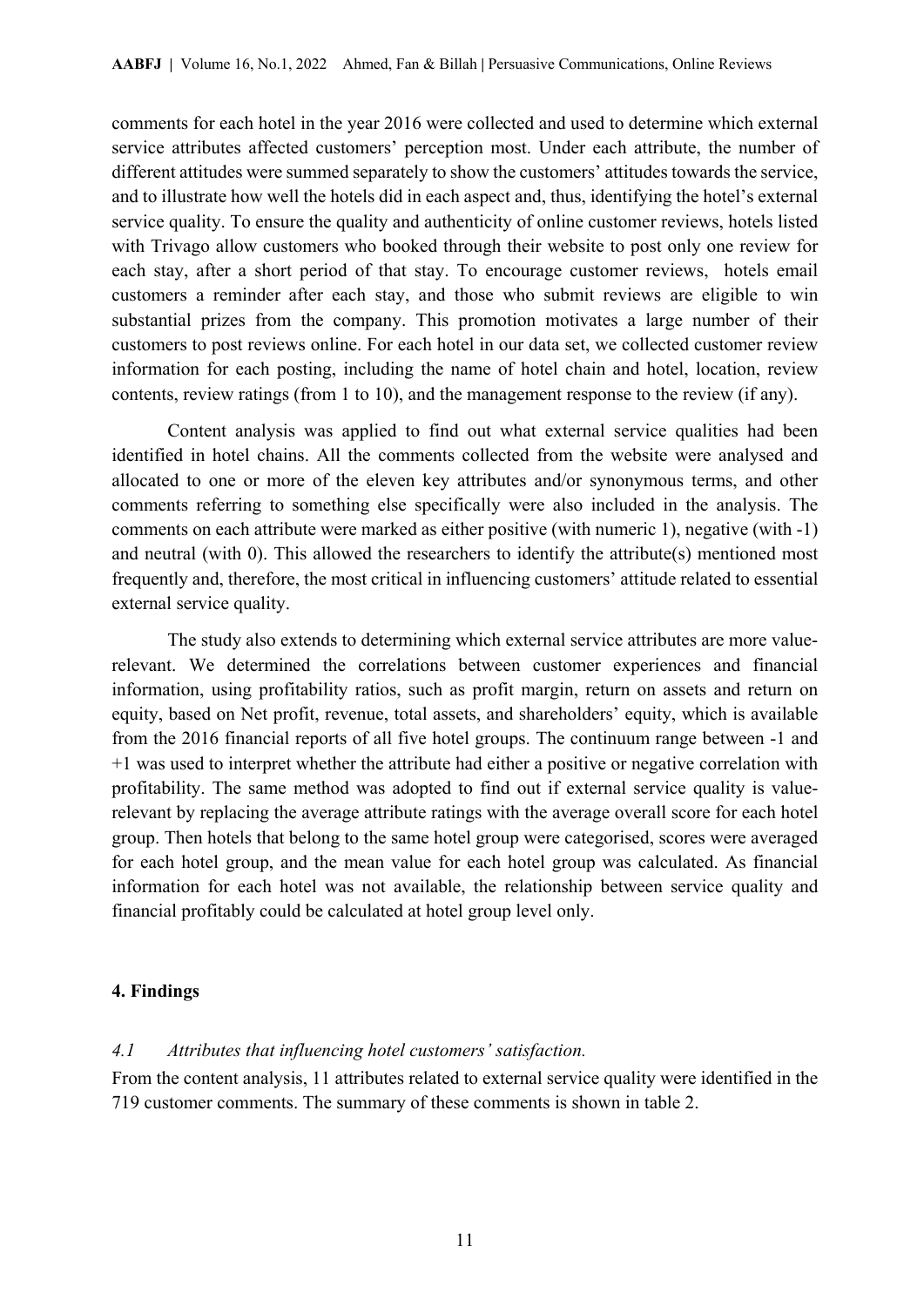| <b>Overall 719</b><br>comments | Locati<br>on | <b>Rooms</b> | <b>Servi</b><br>ce | <b>Cleanl</b><br>iness | Value<br>for<br>money | Comf<br>ort | Facili<br>ties | <b>Buildi</b><br>ngs | Food | <b>WIFI</b> | Parking |
|--------------------------------|--------------|--------------|--------------------|------------------------|-----------------------|-------------|----------------|----------------------|------|-------------|---------|
| Positive                       | 358          | 78           | 289                | 28                     | 51                    | 132         | 36             | 39                   | 69   | 8           | 14      |
| Negative                       | 3            | 68           | 22                 | 19                     | 31                    | 15          | 41             | 19                   | 16   | 52          | 16      |
| Neutral                        | $\mathbf{r}$ | 30           | ⇁                  | 4                      | 22                    | 4           | 8              |                      | Q    | $\theta$    |         |
| Total                          | 368          | 176          | 319                | 151                    | 104                   | 151         | 85             | 63                   | 94   | 60          | 38      |

#### **Table 2: Comments on attributes**

Of 719 comments, 368 mentioned location and 97% of those were positive. The second highest attribute was service: 319 customers mentioned this, and around 91% were positive. Clients also gave their opinions on rooms (176), cleanliness (151) and comfort (151), with 84.8% and 87.4% respectively being positive for cleanliness and comfort, while only 44.3% (78 out of 176) of comments on rooms were positive. In addition, 51 customers thought the hotel was worth the money paid, whereas 31 thought otherwise, and 22 held a neutral point of view, giving a total of 104 comments for value for money. The remaining attributes mentioned by clients were facilities, buildings, food, WIFI and parking. These all received less than 100 comments, but facilities, WIFI, and parking elicited many more negative than positive comments. Among those attributes, customers valued location and service most, and commented more on these two issues than on others, since they give customers their first impression of the hotel. Rooms, cleanliness, comfort, and value for money are in the second tier, as they all have more than 100 comments; these features give the customers a direct impression once they settle in. Facilities, food, WIFI, buildings, and parking received less than 100 comments from customers, which suggests that they are the least concerning for consumers.

As service quality depends on perceived expectations and perceived performance (Oliver et al., 1994), if the positive comments exceed the negative and neutral comments in an attribute, then perceived performance is highly likely to exceed perceived expectations and, hence, give customers a positive impression of service quality. Wyckoff (1984) also commented that service quality is a controlling variable when pursuing higher standards. Although the distribution of comments suggests that some attributes are less important than others, if hotels could have their outstanding service under control while improving those standards, they might draw customers and stimulate business. For example, because of the heavy reliance on social media and the internet, customers prefer free high-speed WIFI facilities in the hotels. Therefore, when any hotel charges for the internet, or internet speed is not good, hotel ratings are affected. If hotels provided free internet services, they might meet or even exceed the needs and expectations of customers and improve external service quality (Dellarocas, 2003; Öğüt and Taş, 2012) which, in turn, determines the level of customer satisfaction and repurchase intent (Lee and Cheng, 2018; Wilkins et al., 2007).

Moreover, it is proven that satisfied customers are more willing to engage in word of mouth (Anderson, 1998; Berger, 2014). Those factors are highly relevant to the performance of the company. Even for different customers, the most important factors could be varied. Choi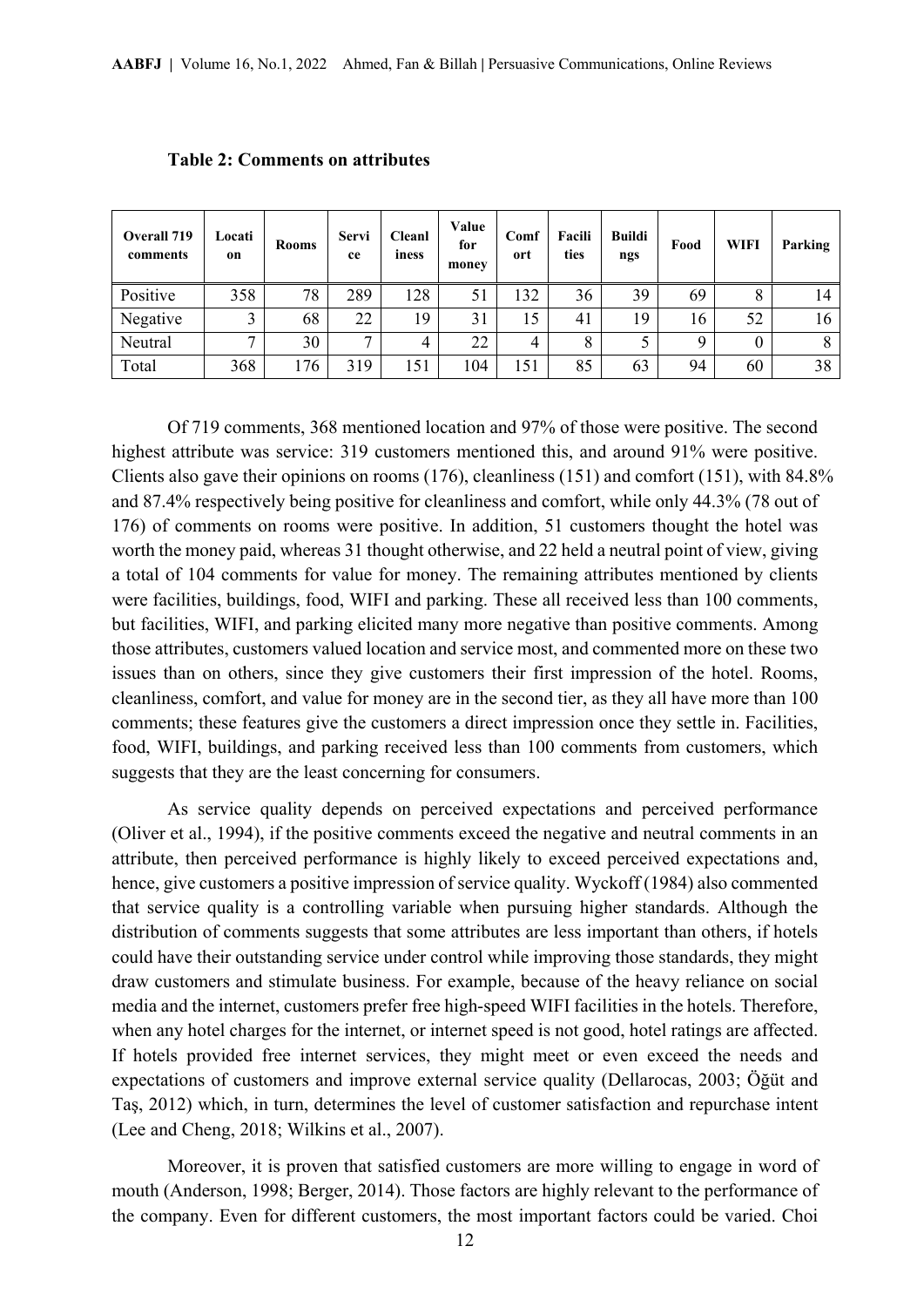and Chu (2000) suggest that Asian visitors consider value as the key to their satisfaction, whereas Western country travellers care about service and rooms' overall qualities. This finding also in accordance with our research. Though the data cannot distinguish where the customer is from, we note that, except for location, the top 4 concerns for them are services, rooms, cleanliness, comfort, and value for money. Cleanliness and comfort are features of the overall room quality.

#### *4.2 Hotel performance: different star-ratings, global chains and reputation*

Overall customer satisfaction for the high star-rated hotels has been found to be higher compared to that of the low star-rated hotels. Previous research find the star-rating system beneficial, as it allows customers to compare hotels, reduces information asymmetry, and provides a basis for service expectations (Martin-Fuentes, 2016; Nunkoo et al., 2020). Researchers also find a positive relationship between star-rating and customer satisfaction (Martin-Fuentes, 2016; Li et al., 2020). Our studies find the similar relationship between hotel star-rating and customer satisfaction levels. Guests' level of satisfaction with three-star hotels was 7.83 compared with that of four-star rated (8.18) and five-star rated (8.61) hotels. Our finding is in accordance with similar previous findings, i.e., that customers have very high service expectations from higher star-rated accommodation than from the lower star-rated range (Liang, 2008; Martin-Fuentes, 2016; Mohsin and Lockyer, 2010).

| <b>Total Hotels</b> | No. of hotels |      |     | No. of comments | <b>Overall satisfaction</b> |
|---------------------|---------------|------|-----|-----------------|-----------------------------|
| 3-Star              | 15            | 28%  | 214 | 30%             | 7.825                       |
| 4-Star              | 30            | 57%  | 400 | 56%             | 8.184                       |
| 5-Star              |               | 15%  | 105 | 15%             | 8.613                       |
| Total               |               | 100% | 719 | $100\%$         |                             |

**Table 3: Hotel star-rating and overall satisfaction** 

High customer ratings may indicate that customers are happy with the sellers for the services they offered (Öğüt and Taş, 2012) and create a price premium for making online transactions less risky (Martin-Fuentes, 2016). Thus, online customer ratings complement star features by considering different dimensions of SERVQUAL such as the hotel's location, the courteousness of hotel staff, the comfort and cleanliness of the hotel room, the facilities/services offered to customers and the value provided versus the price of the hotel.

### *4.3 Hotel performance: Customer satisfaction and SERVQUAL*

Among the sample of 53 hotels, 41 hotels had ratings on food. In other words, 12 hotels had no rating on this attribute (around 25% of the sample). Possible reasons could be that these hotels do not provide food services, or that customers are not interested in this section. Moreover, when giving a comment or rating for food, it is usually impossible to consider this aspect. For example, the food quality may be moderate, but if the price is surprisingly low, then consumers could have a positive perception and give an excellent rating, considering the value for money. In such circumstances, people cannot isolate one attribute from the others,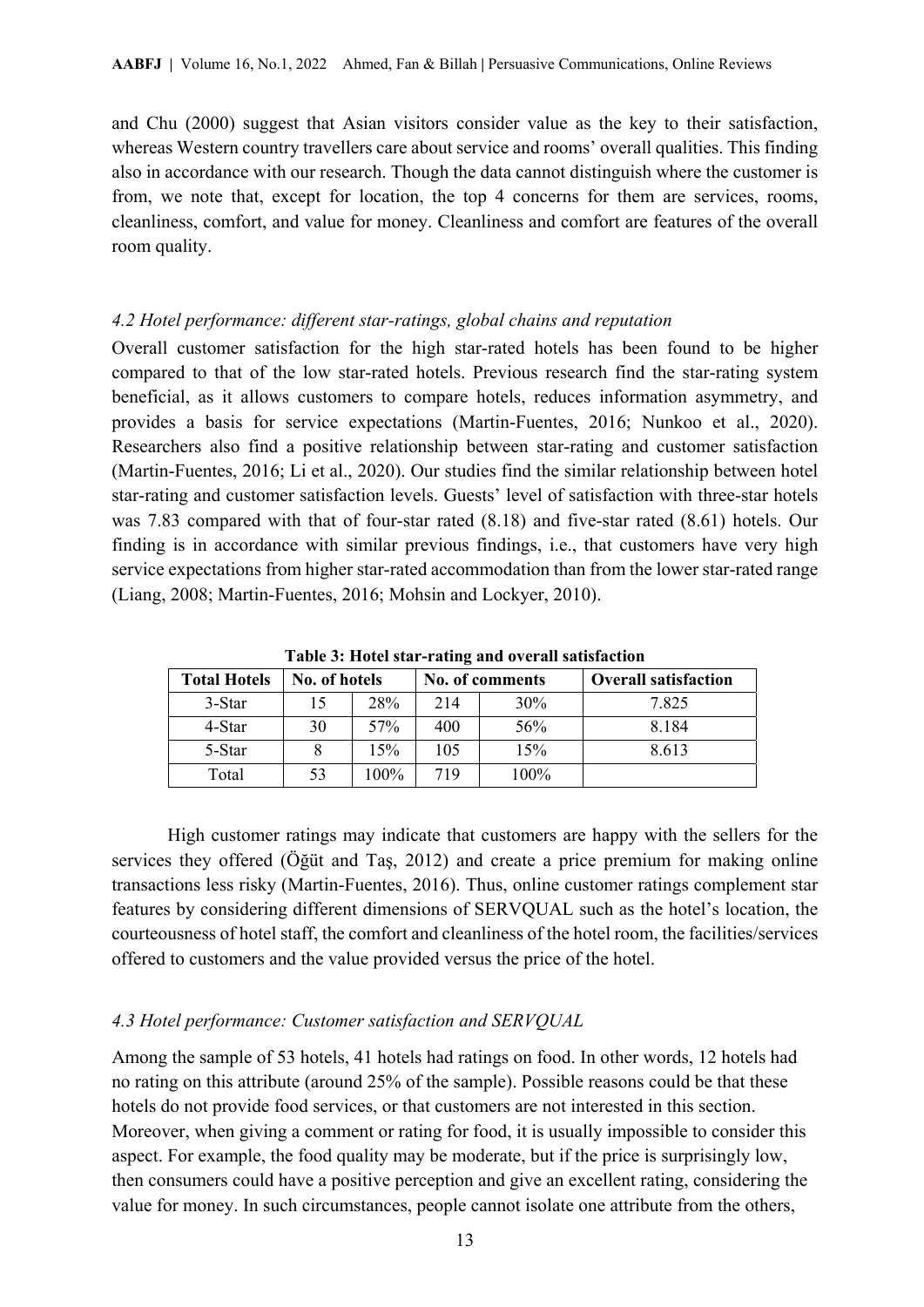and this could affect the results. Eventually, the most value-relevant external service qualities are service, location, and value for money, which partly justifies Choi and Chu's (2000) arguments that customer satisfaction comes mainly from value for money, services, and rooms. However, the aspect of service can be divided into several components: comfort, cleanliness, and rooms. This diversifies the choice of one attribute for customers and reduces the significance levels of the correlation between them. This explains why both rooms and comfort have positive and negative correlations with profitability, and why that relation is not tight. Although customers mention WIFI and parking, these do not have customer ratings on the website. Thus, the analysis is conducted on the other nine attributes.

Our findings are consistent with the SERVQUAL model (Parasuraman et al., 1988). The model indicates that reliability is the most important quality for customers, followed by responsiveness, assurance, empathy, and tangibles. And according to the Lee and Cheng (2018) classification, service could be classified into both reliability and responsiveness. Cleanliness and comfort belong to assurance, value for money is categorised into empathy, and rooms, buildings, food, and facilities are tangibles. As the research indicates, service is the most valuerelevant attribute, followed by value for money and comfort.

On the contrary, facilities, buildings and rooms are of much lower value-relevance, and also of the least importance to customers in the SERVQUAL model. However, this finding also varies from those of Allan (2016) and Liang (2008), which indicates that tangibles are just as important as reliability, and other dimensions are very relevant to customers' satisfaction. The difference comes mainly from the chosen samples. They conducted their research on the upperscale and luxury hotels, where consumers require customization and a higher standard of service. They also found that all aspects, such as facilities and the hotel appearance, matter to customers. But the five hotel chains selected in this study contain all level of hotels, from budget to fivestar. As a result, the outcome is more general than that of Allan and Liang.

# *4.4 Correlation analysis on overall external service quality & profitability*

Online platforms can serve as a valuable source of information for firms' profitability. This study contributes to the understanding of how a firm's online rating relates to its financial performance, particularly in the areas of return on assets, net income growth and return on equity (see table 4).

|                                  | Average<br>rating | Profit<br>margins | Return on<br>assets | Return on<br>equity |
|----------------------------------|-------------------|-------------------|---------------------|---------------------|
|                                  |                   |                   |                     |                     |
| Accor Hotel                      | 7.882             | 0.187             | 0.025               | 5.28%               |
| Hilton Worldwide                 | 8.689             | 0.031             | 0.014               | 6.17%               |
| Choice Hotels International Inn  | 8.110             | 0.151             | 0.163               | 44.76%              |
| <b>International Hotel Group</b> | 8.530             | 0.345             | 0.202               | 77.05%              |
| Millennium Hotels and Resorts    | 7.759             | 0.117             | 0.023               | 4.05%               |
| Correlation coefficient          |                   | 0.052             | 0.298               | 0.414               |

| Table 4: Correlation between Average rating and profitability |  |
|---------------------------------------------------------------|--|
|                                                               |  |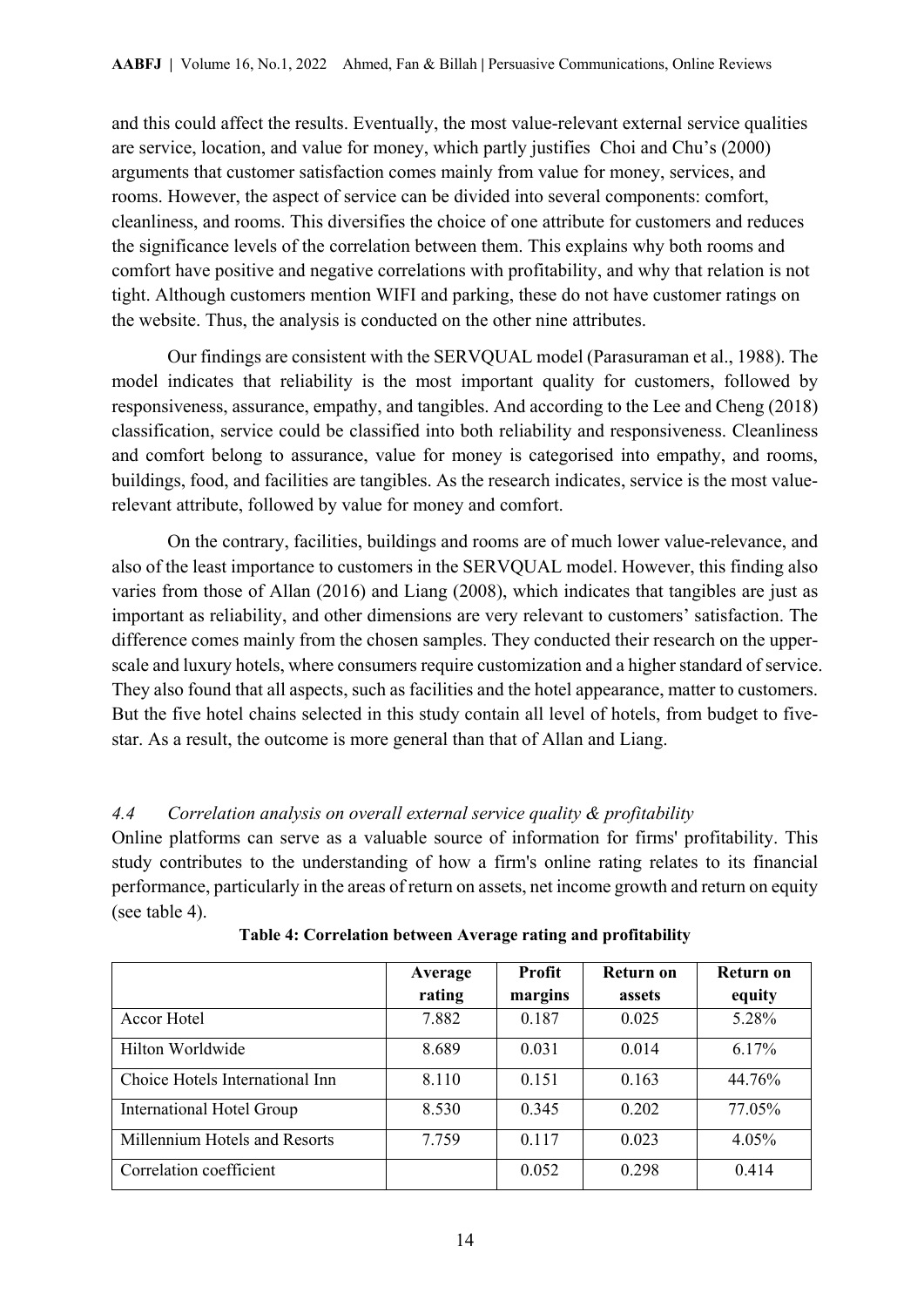Table 4 shows the correlation between average rating for overall external service for each hotel chain and its profitability. The average score is computed by taking the overall rating of all the hotels under the same hotel chain and calculating the average. It represents the overall external service quality for each hotel chain. Accor Group is the largest hotel chain operator among those five but has the second-lowest rating, only slightly better than Millennium Hotel Group. The correlation between the overall external service quality and profitability ratios are all positive. The relationship with profit margins is not high, at 0.052, but is significant for return on assets and return on equity, at 0.298 and 0.414, respectively. That means every unit increase in external service quality will result in a 0.052 unit growth in profit margins, a 0.298 unit increase in return on assets, and a 0.414 unit increase in return on equity (and vice versa when the external service quality drops).

The result indicates that external service quality has a positive impact on the company's profitability and, thus, it is value relevant and will affect the company's growth. It also supports the other research findings that the company's financial performance is driven by customer loyalty which, in turn, comes from customer satisfaction (Heskett et al., 1994; Yee et al., 2011; Kim, 2014; Gelade and Young, 2005). Although Hogreve et al. (2017) find that external service quality has a negative correlation with profitability, it could be interpreted as meaning the organisation is not efficient enough to control the costs effectively (Rust et al., 1995). The finding of this study could allow a positive interpretation that the sampled hotels have an effective budgeting and internal management system, with a positive margin on improving external service quality. However, further study is needed in this area.

#### *4.5 Nature of reviews and Persuasion*

The order of the information on a website affects individuals' decision-making. The effect of primacy, or the order of presenting information, is found to be important, as the items seen first are more persuasive. However, the primacy effect in the context of online reviews is weak, and has less influence on behavioural intention than other factors, e.g. trust or source type. What matters more is the time frame of the review publication. It affects reviewers' decisions, especially when considered together with valence. For example, recent negative reviews are stronger than old negative reviews. When customers were dissatisfied with the services they expected from the hotels, they tended to post negative reviews, or gave lower ratings of the hotels, suggesting that negative reviews reduce the average rating: an undesirable consequence leading to poor financial performance. Thus, it is imperative for marketers to pre-empt the posting by addressing customer dissatisfaction or complaints early.

The study finds a relationship between valence and volume. As the number of reviews increases, the valence becomes more balanced, and the negative effect is eased. Moreover, the study agrees with other findings that positive comments are more common than negative reviews (Melián-González et al., 2013). Whether or not hotels actively respond to negative reviews, one implication of this study is that hoteliers should try to increase the number of reviews they receive to balance the positive and negative representations of their property (in addition to investigating and correcting the causes of negative comments). Those promoting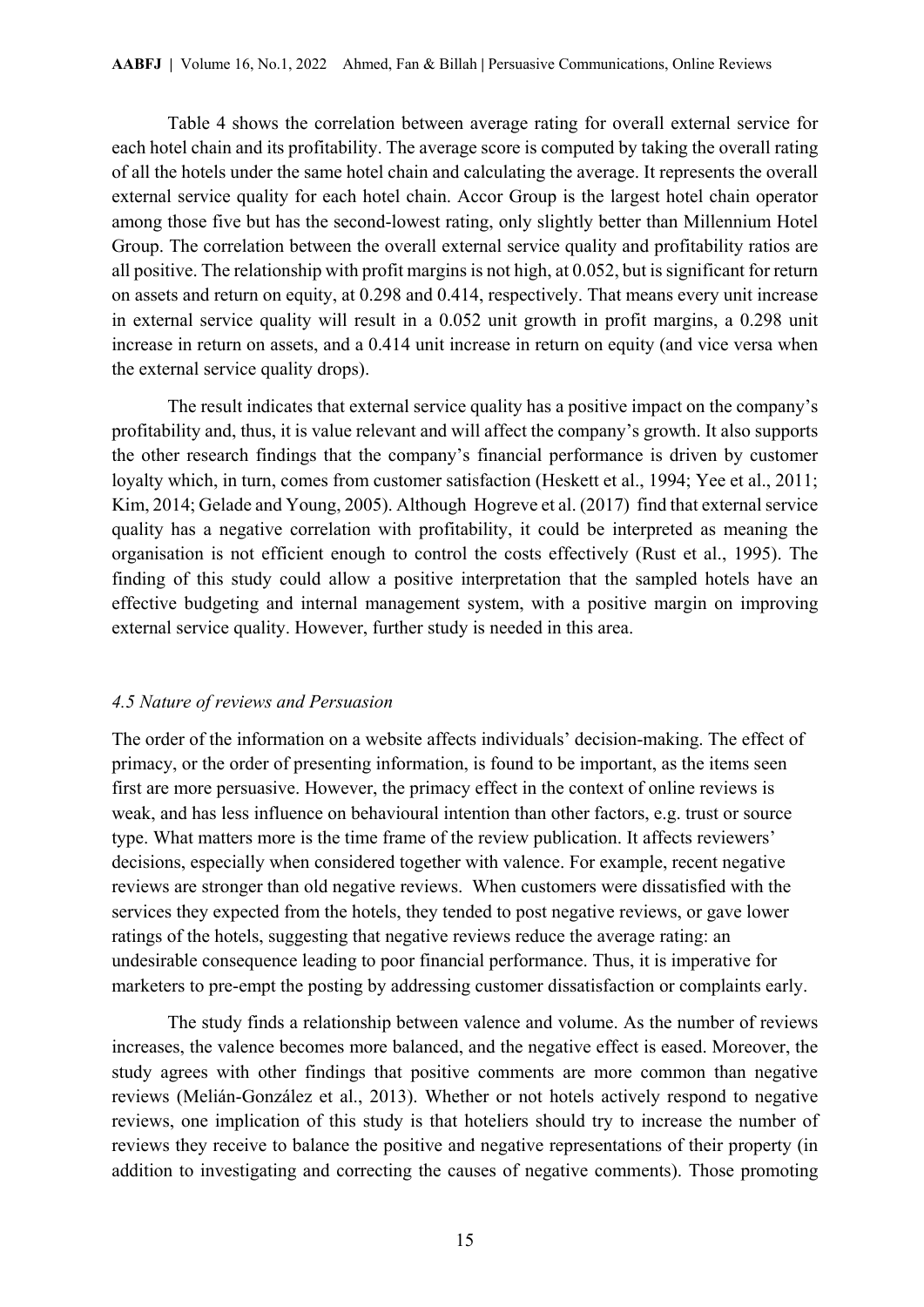tourist destinations should follow a similar strategy of facilitating access to customer review sites to balance negative and favourable ratings.

Online reviews can be found persuasive. Previous studies confirmed that different elements of the presentation of online reviews interact with other elements of the framework and affect behavioural intentions. For example, many online review systems include a response from the manager as a credibility assurance element. However, there is no clear evidence that a response from managers increases credibility or affects behavioural intentions as there is a negative correlation between the two (see Mauri and Minazzi, 2013), regardless of whether the content of the response is financial or another form of compensation. On the contrary, the reviewer's personal identification information changes the way readers perceive online reviews and, in this way, affects their decisions. For example, the photo of a reviewer makes the judgment more systematic, but it is not known why this happens (see Lee and Shin, 2014). It is also found that there is use of ethos, logos and pathos in the narratives of the comments. By using ethos, the reviews attempt to appear credible and trustworthy. Only the customers who stayed at the hotels are allowed to comment about their experiences. The hotel brands tend to be more frequently selected because they appear more credible. In addition, because having more host reviews implies more experience, guests are more likely to choose the hosts with relatively more reviews. By using logos, the service providers create templates for reviews and, therefore, often reviewers are compelled to comment on certain attributes rather than on their full experiences. It is argued that the organisations attempt to impress the stakeholders with their sense of clarity and integrity (Han et al., 2019). By using pathos, the reviewers attempt to portray themselves as sympathetic to the other users. The reviewers use social and emotional words to describe the hotels and their different attributes. However, it is hard to relate emotional words to users' decision-making processes. Having more negative reviews has an impact on the service performance, which supports other research findings that negative information tends to be perceived as more persuasive than positive information (Han et al., 2019; Li et al., 2020).

#### **5. Summary and conclusion**

This study aims to examine customers' experiences with the service quality of the New Zealand Hotel industry. More specifically, the study examines whether the services customers receive are value-relevant and affect hotels' profitability. The correlation analysis shows that service, location, and value for money are the most value-relevant, while food is the least value-relevant. Also, the study finds that, potentially, rooms, cleanliness, and comfort could affect each other in the analysis. Utilising samples consisting of 719 customer reviews from five large hotel chains operating in New Zeeland's major tourist cities, the study suggests that there is a significant mediator effect of customer service quality in the interconnected relationship between customer loyalty and hotel profitability.

The main methodological contribution of this study is the approach and techniques applied for data collection. Though it has its own limitation, collecting the comments from the website simplifies the interview process, enabling the research to be conducted more effectively and efficiently. In addition, this method could be useful for other studies on service industries. Another contribution is the adoption of the SERVQUAL model in the research. Despite the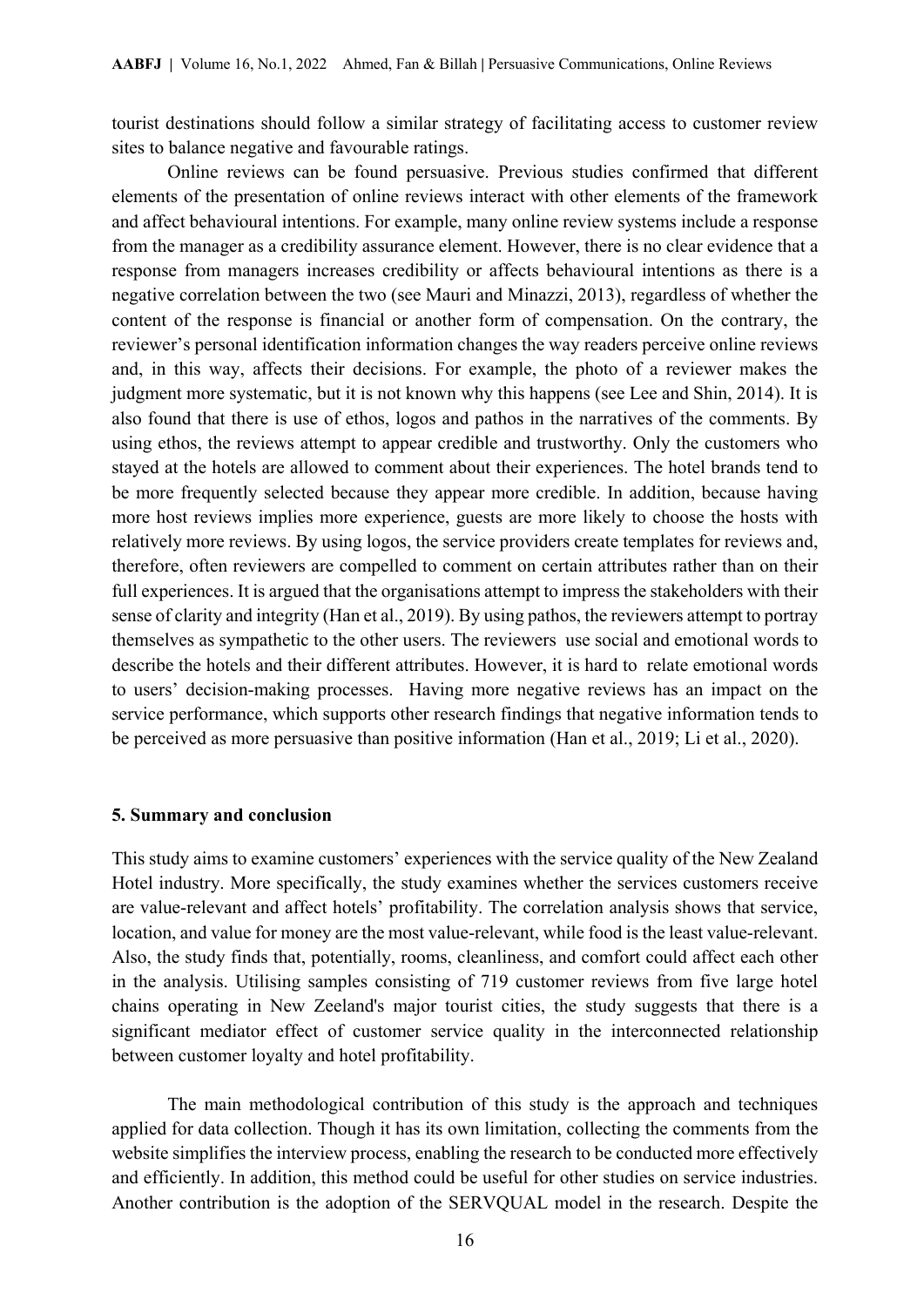extensive use of the model in the world, it has not been used in the New Zealand hospitality industry, and rarely used in service industries.

There are some limitations of this study. One limitation of this study has to do with the generalization issue as the study is anchored in the hotel industry. In a future study, researchers could conduct a more comprehensive tool for measuring and evaluating service quality by mining social media content and performing multiple tests across various industries. The second limitation is the financial data from hotel groups. The financial statements are consolidated, but not for the New Zealand market particularly. The hotel brands in the hotel groups have the same positioning worldwide, and all the hotel groups of such scale have similar structures in the market. To some extent, the ratio can still reflect the financial performance in the New Zealand market, but not very strictly. Moreover, it is observed that the ratings and comments given by customers might not be consistent. Sometimes, consumers highlight the features, provide a low rating or many complaints in the comments, but end up with an acceptable rating.

There are avenues for future research. First of all, authors of future research should rethink the unit of analysis. The same review characteristic may have a different effect when applied to an individual review rather than to a set of them. The effect may be strengthened or weakened by different configurations of the persuasive characteristics. The configuration of characteristics might explain why some features of online reviews are more influential than others, and why there are different results between studies. Thus, scholars ought to focus on both individual and aggregated levels of review persuasiveness when introducing new concepts. Future research may harness these two levels of online review persuasiveness to present a complete view of the phenomena. In New Zealand, several hotels are privately owned, and the financial data is not readily accessible. Promoting 'rural tourism' (Wijijayanti et al., 2020) and community-based platforms (Vinod and Sharma, 2021) has been advocated for environmentfriendly and sustainable tourism businesses. In future research, researchers could take a larger sample and include all types of hotels, both in urban and rural areas, to reflect what role the external service quality plays in the service profit chain of the hotel industry in New Zealand. Moreover, the service profit chain shows how external service value leads to customer satisfaction and customer loyalty, and eventually affects revenue and profitability. Yet, this research does not conduct research on loyalty, and shows only the relation between external service value and profitability. Hence, future research could analyse whether external service quality is relevant to customer loyalty, and whether customer loyalty influences revenue and business growth.

#### **References:**

- Allan, M. M. 2016. The Relationship Between Service Quality and Customer Satisfaction and Retention in Ghana's Luxury Hotels. *IUP Journal of Marketing Management,* 15(4), pp. 60-83.
- Anderson, E. W. 1998. Customer Satisfaction and Word of Mouth. *Journal of Service Research,* 1(1), pp. 5-17. DOI: 10.1177/109467059800100102.
- Anderson, E. W., Fornell, C. and Mazvancheryl, S. K. 2004. Customer Satisfaction and Shareholder Value. *Journal of Marketing,* 68(4), pp. 172-185. DOI: 10.1509/JMKG.68.4.172.42723.
- Aristotle 2006. *On Rhetoric : A Theory of Civic Discourse.* Oxford University Press.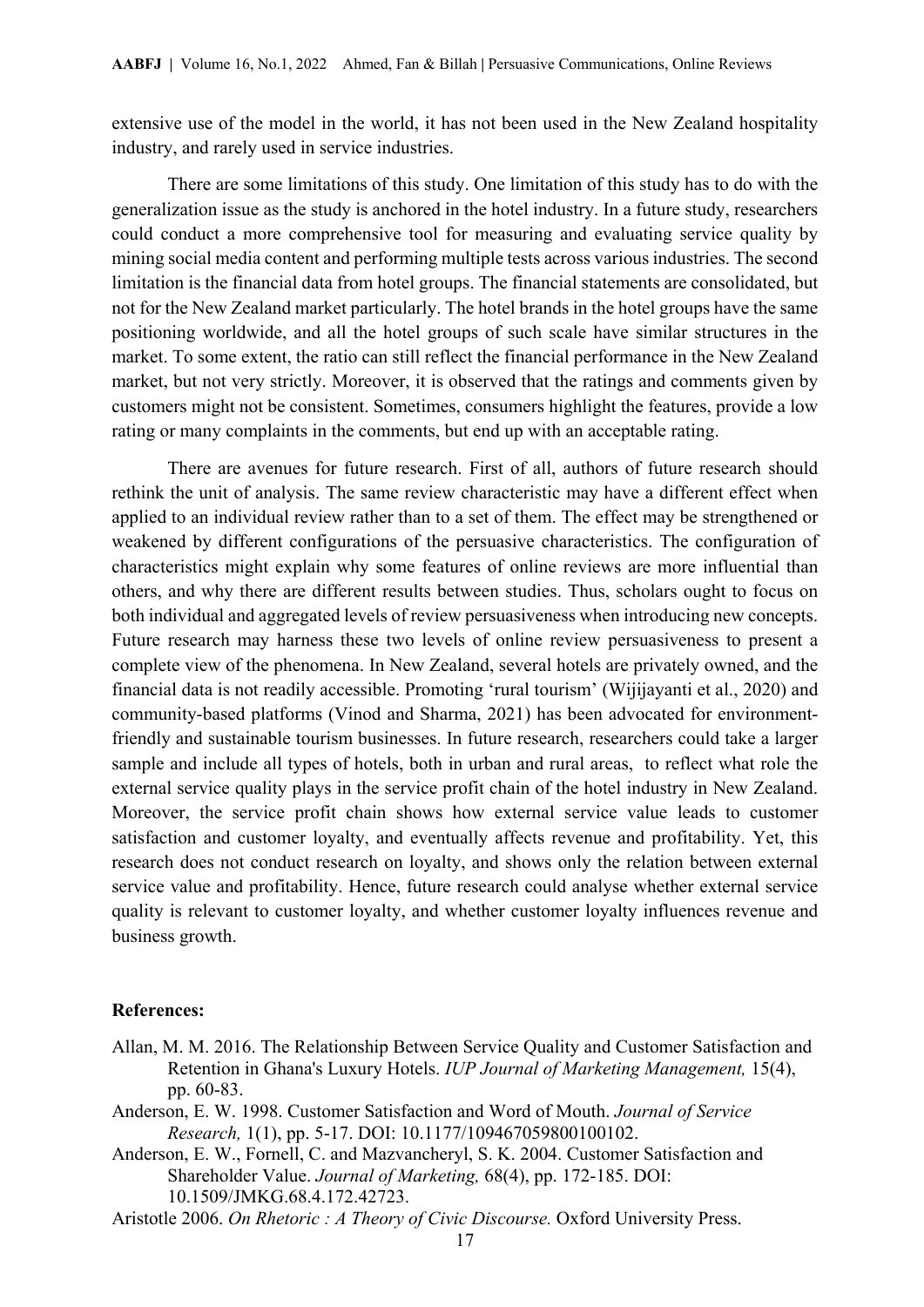- Berger, J. 2014. Word of mouth and interpersonal communication: A review and directions for future research. *Journal of Consumer Psychology,* 24(4), pp. 586-607. DOI: 10.1016/J.JCPS.2014.05.002.
- Berry, L. L., Parasuraman, A. and Zeithaml, V. A. 1988. The service-quality puzzle. *Business Horizons,* 31(5), pp. 35-43. DOI: 10.1016/0007-6813(88)90053-5.
- Chevalier, J. A. and Mayzlin, D. 2006. The effect of word of mouth on sales: Online book reviews. *Journal of Marketing Research,* 43(3), pp. 345-354. DOI: 10.1509/JMKR.43.3.345.
- Choi, T. Y. and Chu, R. 2000. Levels of satisfaction among Asian and Western travellers. *International Journal of Quality & Reliability Management*, pp. 17(2), 116-32. DOI: 10.1108/02656710010304537.
- Dellarocas, C. 2003. The Digitization of Word of Mouth: Promise and Challenges of Online Feedback Mechanisms. *Management Science,* 49(10), pp. 1407-1424. DOI: 10.1287/MNSC.49.10.1407.17308.
- Duan, W., Yu, Y., Cao, Q. and Levy, S. 2016. Exploring the impact of social media on hotel service performance: a sentimental analysis approach. *Cornell Hospitality Quarterly,* 57(3), pp. 282-296. DOI: 10.1177/1938965515620483.
- Fleischman, G. M., Johnson, E. N. and Walker, K. B. 2017. An exploratory examination of management accounting service and information quality. *Journal of Management Accounting Research,* 29(2), pp. 11-31. DOI: 10.2308/JMAR-51614.
- Gelade, G. A. and Young, S. 2005. Test of a service profit chain model in the retail banking sector. *Journal of Occupational and Organizational Psychology,* 78(1), pp. 1-22. DOI: 10.1348/096317904X22926.
- Gu, B. and Ye, Q. 2014. First step in social media: Measuring the influence of online management responses on customer satisfaction. *Production and Operations Management,* 23(4), pp. 570-582. DOI: 10.1111/POMS.12043.
- Han, H., Shin, S., Chung, N. and Koo, C. 2019. Which appeals (ethos, pathos, logos) are the most important for Airbnb users to booking? *International Journal of Contemporary Hospitality Management,* 31(3), pp. 1205-1223. DOI: 10.1108/IJCHM-12-2017-0784.
- He, W., Tian, X., Tao, R., Zhang, W., Yan, G. and Akula, V. 2017. Application of social media analytics: A case of analyzing online hotel reviews. *Online Information Review*. DOI: 10.1108/OIR-07-2016-0201.
- Heskett, J. L., Jones, T. O., Loveman, G. W., Sasser, W. E. and Schlesinger, L. A. 1994. Putting the Service-Profit Chain to Work. *Harvard Business Review,* 72(2), pp. 164- 170.
- Higgins, C. and Walker, R. 2012. Ethos, logos, pathos: Strategies of persuasion in social/environmental reports. *Accounting Forum,* 36(3), pp. 194-208. DOI: 10.1016/J.ACCFOR.2012.02.003.
- Hogreve, J., Iseke, A., Derfuss, K. G. and Eller, T. F. 2017. The service–profit chain : a metaanalytic test of a comprehensive theoretical framework. *Journal of Marketing,* 81(3), pp. 41-61. DOI: 10.1509/JM.15.0395.
- Hovland, C. I. and Weiss, W. 1951. The influence of source credibility on communication effectiveness. *Public Opinion Quarterly,* 15(4), pp. 635-650.
- Hu, N., Bose, I., Koh, N. S. and Liu, L. 2012. Manipulation of online reviews: An analysis of ratings, readability, and sentiments. *Decision Support Systems,* 52, pp. 674-684. DOI: 10.1016/J.DSS.2011.11.002.
- Ittner, C. D. and Larcker, D. F. 1998. Are nonfinancial measures leading indicators of financial performance? An analysis of customer satisfaction. *Journal of Accounting Research,* 36, pp. 1-35.
- Kim, G.-J. 2014. Applying Service Profit Chain model to the Korean restaurant industry. *International Journal of Hospitality Management,* 36, pp. 1-13. DOI: 10.1016/J.IJHM.2013.07.008.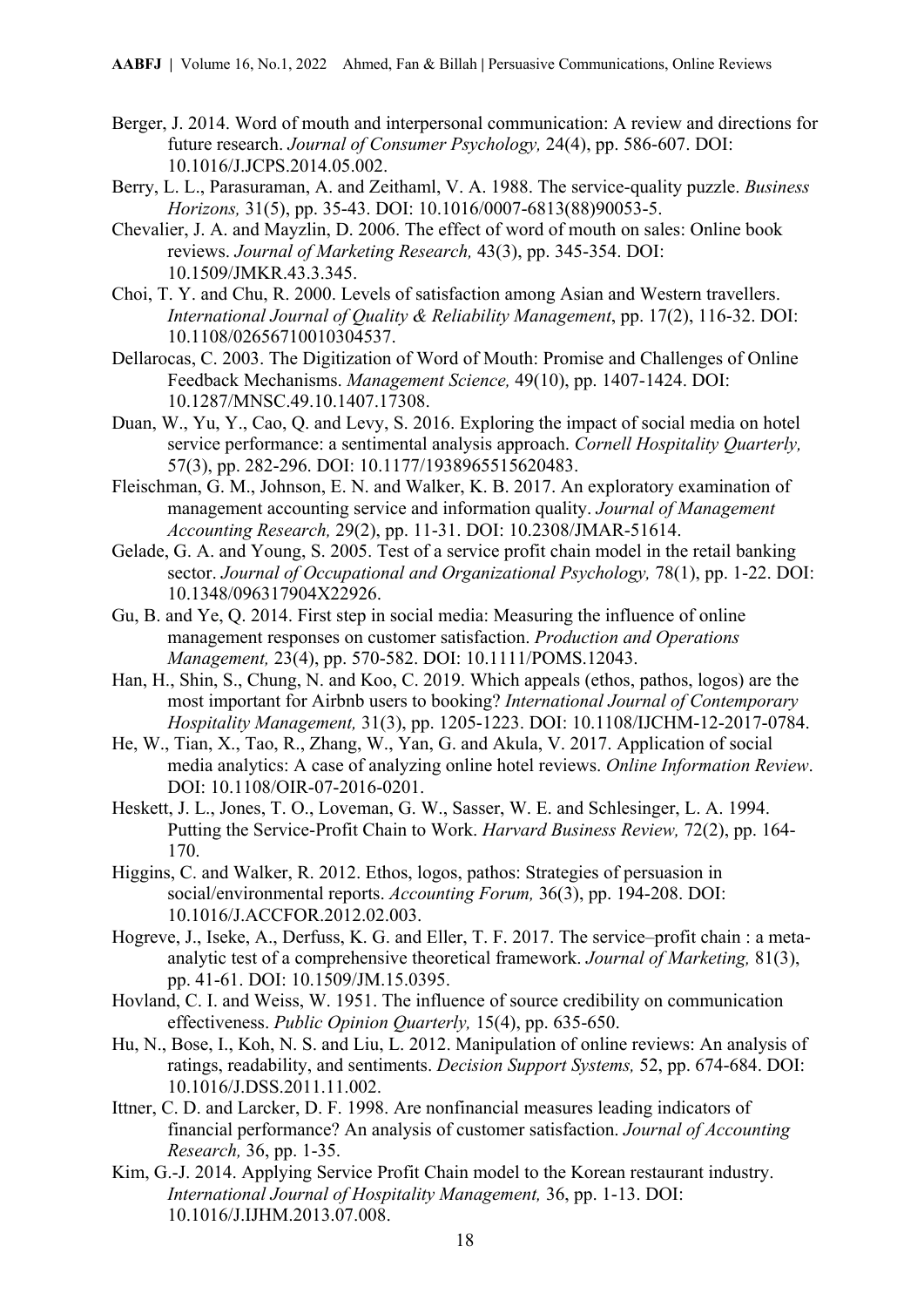- Kwon, M., Saluja, G. and Adaval, R. 2015. Who said what: The effects of cultural mindsets on perceptions of endorser–message relatedness. *Journal of Consumer Psychology,* 25(3), pp. 389-403. DOI: 10.1016/J.JCPS.2015.01.011.
- Lee, E.-J. and Shin, S. Y. 2014. When the Medium Is the Message: How Transportability Moderates the Effects of Politicians' Twitter Communication. *Communication Research,* 41(8), pp. 1088-1110. DOI: 10.1177/0093650212466407.
- Lee, W.-H. and Cheng, C.-C. 2018. Less is more: A new insight for measuring service quality of green hotels. *International Journal of Hospitality Management,* 68, pp. 32-40. DOI: 10.1016/J.IJHM.2017.09.005.
- Li, H., Liu, Y., Tan, C. W. and Hu, F. 2020. Comprehending customer satisfaction with hotels: Data analysis of consumer-generated reviews. *International Journal of Contemporary Hospitality Management,* 32(5), pp. 1713-1735. DOI: 10.1108/IJCHM-06-2019-0581.
- Liang, D. 2008. The determining factors of customer loyalty for luxury hotels in US. *The Journal of International Management Studies,* 3(2), pp. 167-175.
- Liu, C.-H. S. and Lee, T. 2016. Service quality and price perception of service: Influence on word-of-mouth and revisit intention. *Journal of Air Transport Management,* 52, pp. 42-54. DOI: 10.1016/J.JAIRTRAMAN.2015.12.007.
- Lu, C. Y., Berchoux, C., Marek, M. and Chen, B. T. 2015. Service quality and customer satisfaction: qualitative research implications for luxury hotels. *International Journal of Culture Tourism and Hospitality Research,* 9(2), pp. 168-182. DOI: 10.1108/IJCTHR-10-2014-0087.
- Martin-Fuentes, E. 2016. Are guests of the same opinion as the hotel star-rate classification system? *Journal of Hospitality and Tourism Management,* 29, pp. 126-134. DOI: 10.1016/J.JHTM.2016.06.006.
- Mauri, A. G. and Minazzi, R. 2013. Web reviews influence on expectations and purchasing intentions of hotel potential customers. *International Journal of Hospitality Management,* 34, pp. 99-107. DOI: 10.1016/J.IJHM.2013.02.012.
- MBIE 2017. *New Zealand Tourism Forecasts 2017-2023*. Available at: http://www.mbie.govt.nz/info-services/sectors-industries/tourism/tourism-researchdata/international-tourism-forecasts/documents-image-library/f.
- McKenna, K. Y. A. and Bargh, J. A. 2000. Plan 9 From Cyberspace: The Implications of the Internet for Personality and Social Psychology. *Personality and Social Psychology Review,* 4(1), pp. 57-75. DOI: 10.1207/S15327957PSPR0401\_6.
- Melián-González, S., Bulchand-Gidumal, J. and González López-Valcárcel, B. 2013. Online customer reviews of hotels: As participation increases, better evaluation is obtained. *Cornell Hospitality Quarterly,* 54(3), pp. 274-283.
- Mohsin, A. and Lockyer, T. 2010. Customer perceptions of service quality in luxury hotels in New Delhi, India: an exploratory study. *International Journal of Contemporary Hospitality Management,* 22(2), pp. 160-173. DOI: 10.1108/09596111011018160.
- Negi, R. 2009. User's perceived service quality of mobile communications: experience from Ethiopia. *International Journal of Quality & Reliability Management,* 26(7), pp. 699- 711. DOI: 10.1108/02656710910975769.
- Nunkoo, R., Teeroovengadum, V., Ringle, C. M. and Sunnassee, V. 2020. Service quality and customer satisfaction: The moderating effects of hotel star rating. *International Journal of Hospitality Management,* 91. DOI: 10.1016/J.IJHM.2019.102414.
- O'Connor, P. 2010. Managing a hotel's image on TripAdvisor. *Journal of Hospitality Marketing & Management,* 19(7), pp. 754-772. DOI: 10.1080/19368623.2010.508007.
- O'Keefe, D. J. 2002. Guilt as a mechanism of persuasion, in Dillard, J.P. & Pfau, M. (eds.) *The Persuasion Handbook: Developments in Theory and Practice*. Thousand Oaks: Sage, pp. 329-344.